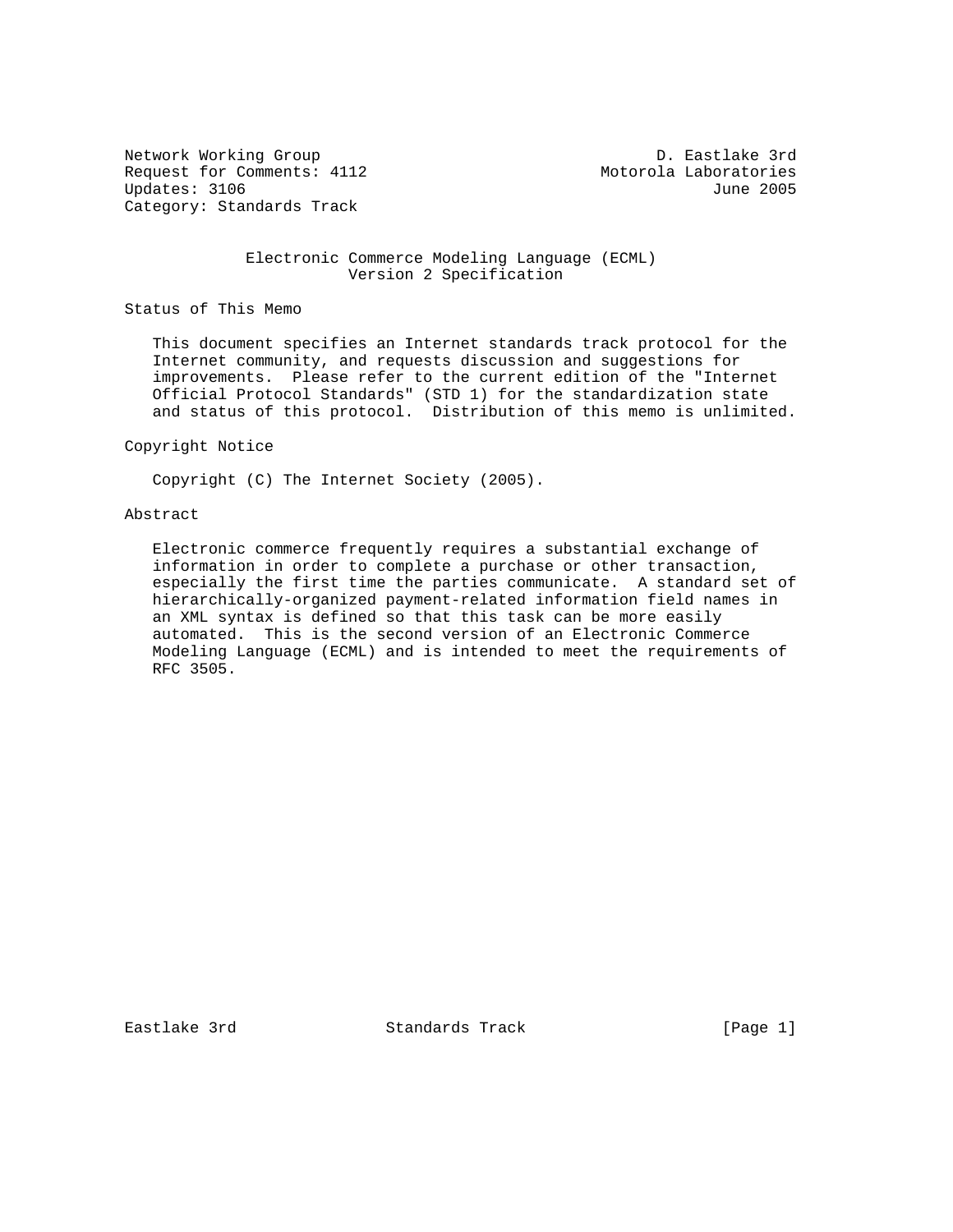|  |  |  | Table of Contents |
|--|--|--|-------------------|
|--|--|--|-------------------|

| 2. Field Definitions, DTD, and Schema 3     |  |
|---------------------------------------------|--|
|                                             |  |
|                                             |  |
|                                             |  |
|                                             |  |
|                                             |  |
| 2.2.2. ECML v2 XML Schema 18                |  |
|                                             |  |
|                                             |  |
| 3.2. Methods and Flow of Setting the Fields |  |
| 4. Security and Privacy Considerations 28   |  |
| 5 <sub>1</sub>                              |  |
|                                             |  |
|                                             |  |
| 5.2.1. Sub-registration of $v2.0$ 30        |  |
|                                             |  |
| б.                                          |  |
|                                             |  |
|                                             |  |
|                                             |  |

# 1. Introduction

 Numerous parties are conducting business on the Internet using ad hoc fields and forms. The data formats and structure can vary considerably from one party to another. Where forms are filled out manually, some users find the diversity confusing, and the process of manually filling in these forms can be tedious and error prone.

 Software tools, including electronic wallets, can help this situation. Such tools can assist in conducting online transactions by storing billing, shipping, payment, preference, and similar information and using this information to complete the data sets required by interactions automatically. For example, software that fills out forms has been successfully built into browsers, as proxy servers, as helper applications to browsers, as stand-alone applications, as browser plug-ins, and as server-based applications. But the proliferation of more automated transaction software has been hampered by the lack of standards.

 ECML (Electronic Commerce Modeling Language) provides a set of hierarchical payment-oriented data structures that will enable automated software, including electronic wallets from multiple vendors, to supply and query for needed data in a more uniform manner.

Eastlake 3rd Standards Track [Page 2]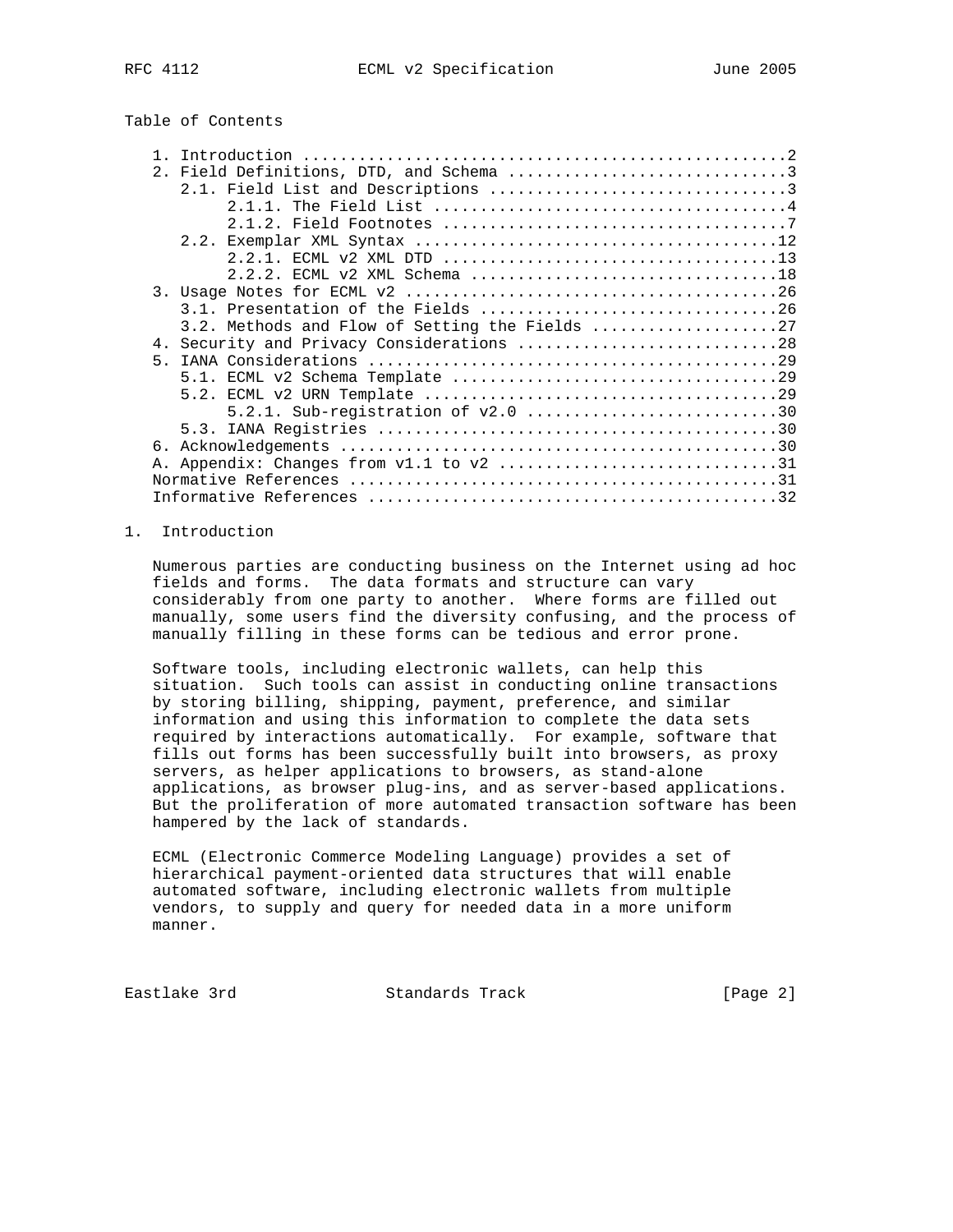Version 2.0 extends ECML Versions 1.0 [RFC2706] and 1.1 [RFC3106] as described in the appendix to this document. These enhancements include support for additional payment mechanisms and transaction information and use of XML as the exemplar syntax.

 ECML is designed to provide a simple baseline useful in a variety of contexts. Likely uses for ECML v2 are consumer payment information input and business-to-business transactions. At this time, the first is still likely to occur through HTML forms. The second is more likely to use XML documents.

1.2. History and Relationship to Other Standards

 The ECML fields were initially derived from the W3C P3P base data schema [P3P.BASE] by the ECML Alliance as described in [RFC2706, RFC3106]. Technical development and change control of ECML was then transferred to the IETF. In version 2, ECML is extended by the fields in a W3C P3P Note related to eCommerce [P3P.ECOM], by [ISO8583], and other sources. Its primary exemplar form is now an XML syntax.

2. Field Definitions, DTD, and Schema

 ECML v2 is the definition and naming of a hierarchically structured set of fields and the provision of an optional XML syntax for their transmission. These fields can be encoded in other syntaxes. Regardless of the encoding used, the fields can be transmitted via a variety of protocols.

 Section 2.1 below lists and describes the fields, Section 2.2.1 provides an XML DTD for use with the fields, and Section 2.2.2 provides an XML schema.

 To conform to this document, field names must be named and hierarchically structured as closely to the structure and naming listed below as is practical given the syntax and transaction protocol in use. (NOTE: This does not impose any restriction on human visible labeling of fields, just on their name or names and structure as used in on-the-wire communication.)

2.1. Field List and Descriptions

 The fields are listed below, along with the minimum data entry size allowed. Implementations may accept larger data sizes, if doing so makes sense, and, for some applications, they will need to allow for larger data sizes.

Eastlake 3rd Standards Track [Page 3]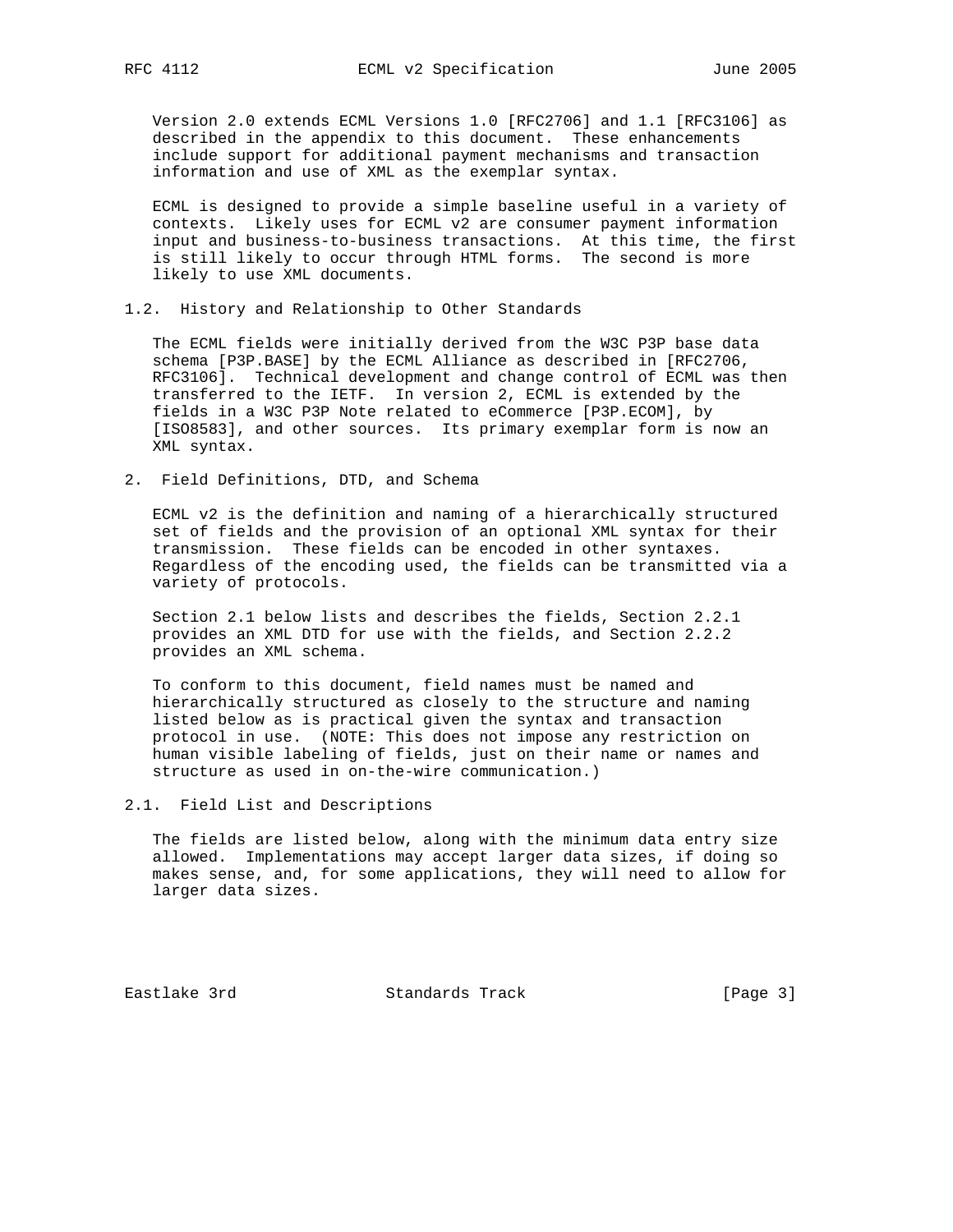Note that these fields are hierarchically organized as indicated in this table by the embedded underscore ("\_") characters. Appropriate data transmission mechanisms may use this to request and send aggregates, such as Ecom\_Payment\_Card\_ExpDate (to encompass all of a set of card expiry date components) or Ecom\_ShipTo (to encompass all the ship-to address components that a consumer is willing to provide). The labeling, marshalling, and unmarshalling of the components of such aggregates depend on the data transfer protocol used. The suggested syntax is XML as specified in Section 2.2.

2.1.1. The Field List

The table below is the ECML v2 field list.

 The NAME column gives the structured string name of each field as explained above. The MIN column below is the minimum data size that MUST be allowed for on data entry. It is NOT the minimum size for valid contents of the field, and merchant software should, in many cases, be prepared to receive a longer or shorter value. Merchants dealing with areas where, for example, the state/province name or phone number is longer than the MIN given below obviously must permit longer data entry. In some cases, however, there is a maximum size that makes sense, and where this is the case, it is usually documented in a Note for the field.

 The following fields are typically used to communicate from the customer to the merchant:

| FIELD                   | NAME                             | MIN           | Notes |
|-------------------------|----------------------------------|---------------|-------|
| ship to title           | Ecom ShipTo Postal Name Prefix   | 4             | (1)   |
| ship to first name      | Ecom ShipTo Postal Name First    | 15            | (54)  |
| ship to middle name     | Ecom ShipTo Postal Name Middle   | 15            | (2)   |
| ship to last name       | Ecom_ShipTo_Postal_Name_Last     | 15            | (54)  |
| ship to name suffix     | Ecom_ShipTo_Postal_Name_Suffix   | 4             | (3)   |
| ship to company name    | Ecom ShipTo Postal Company       | 20            |       |
| ship to street linel    | Ecom_ShipTo_Postal_Street_Line1  | 20            | (4)   |
| ship to street line2    | Ecom_ShipTo_Postal_Street_Line2  | 20            | 4)    |
| ship to street line3    | Ecom ShipTo Postal Street Line3  | 20            | 4)    |
| ship to city            | Ecom ShipTo Postal City          | 22            |       |
| ship to state/province  | Ecom ShipTo Postal StateProv     | 2             | (5)   |
| ship to zip/postal code | Ecom ShipTo Postal PostalCode    | 14            | 6)    |
| ship to country         | Ecom_ShipTo_Postal_CountryCode   | $\mathcal{L}$ | 7)    |
| ship to phone           | Ecom_ShipTo_Telecom_Phone_Number | 10            | 8)    |
| ship to email           | Ecom ShipTo Online Email         | 40            | 9)    |
|                         |                                  |               |       |

Eastlake 3rd Standards Track [Page 4]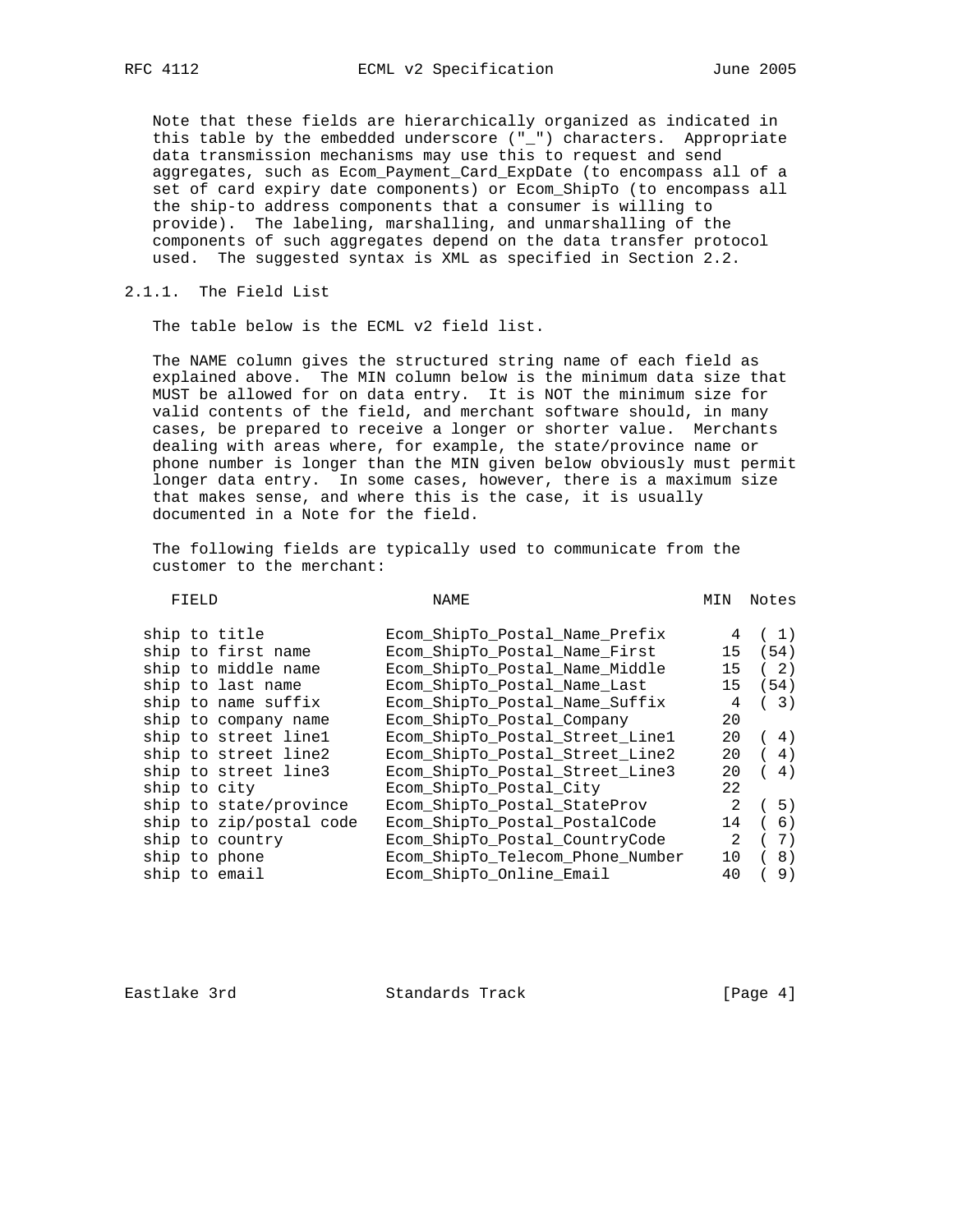| bill to title             | Ecom_BillTo_Postal_Name_Prefix      | 4                       | (1)            |
|---------------------------|-------------------------------------|-------------------------|----------------|
| bill to first name        | Ecom_BillTo_Postal_Name_First       | 15                      | (54)           |
| bill to middle name       | Ecom_BillTo_Postal_Name_Middle      | 15                      | 2)<br>$\left($ |
| bill to last name         | Ecom_BillTo_Postal_Name_Last        | 15                      | (54)           |
| bill to name suffix       | Ecom_BillTo_Postal_Name_Suffix      | 4                       | (3)            |
| bill to company name      | Ecom_BillTo_Postal_Company          | 20                      |                |
| bill to street line1      | Ecom_BillTo_Postal_Street_Line1     | 20                      | 4)<br>$\left($ |
| bill to street line2      | Ecom_BillTo_Postal_Street_Line2     | 20                      | 4)<br>$\left($ |
| bill to street line3      | Ecom_BillTo_Postal_Street_Line3     | 20                      | 4)<br>$\left($ |
| bill to city              | Ecom_BillTo_Postal_City             | 22                      |                |
| bill to state/province    | Ecom_BillTo_Postal_StateProv        | 2                       | (5)            |
| bill to zip/postal code   | Ecom_BillTo_Postal_PostalCode       | 14                      | 6)<br>$\left($ |
| bill to country           | Ecom_BillTo_Postal_CountryCode      | 2                       | 7)<br>$\left($ |
| bill to phone             | Ecom_BillTo_Telecom_Phone_Number    | 10                      | 8)<br>$\left($ |
| bill to email             | Ecom_BillTo_Online_Email            | 40                      | 9)<br>$\left($ |
|                           |                                     |                         |                |
| receipt to                |                                     |                         | (32)           |
| receipt to title          | Ecom_ReceiptTo_Postal_Name_Prefix   | 4                       | (1)            |
| receipt to first name     | Ecom_ReceiptTo_Postal_Name_First    | 15                      | (54)           |
| receipt to middle name    | Ecom_ReceiptTo_Postal_Name_Middle   | 15                      | (2)            |
| receipt to last name      | Ecom_ReceiptTo_Postal_Name_Last     | 15                      | (54)           |
| receipt to name suffix    | Ecom_ReceiptTo_Postal_Name_Suffix   | 4                       | (3)            |
| receipt to company name   | Ecom_ReceiptTo_Postal_Company       | 20                      |                |
| receipt to street linel   | Ecom_ReceiptTo_Postal_Street_Line1  | 20                      | 4)<br>$\left($ |
|                           |                                     |                         |                |
| receipt to street line2   | Ecom_ReceiptTo_Postal_Street_Line2  | 20                      | 4)<br>$\left($ |
| receipt to street line3   | Ecom_ReceiptTo_Postal_Street_Line3  | 20                      | 4)<br>$\left($ |
| receipt to city           | Ecom_ReceiptTo_Postal_City          | 22                      |                |
| receipt to state/province | Ecom_ReceiptTo_Postal_StateProv     | 2                       | 5)<br>$\left($ |
| receipt to postal code    | Ecom_ReceiptTo_Postal_PostalCode    | 14                      | 6)<br>$\left($ |
| receipt to country        | Ecom_ReceiptTo_Postal_CountryCode   | 2                       | 7)<br>$\left($ |
| receipt to phone          | Ecom_ReceiptTo_Telecom_Phone_Number | 10                      | 8)<br>$\left($ |
| receipt to email          | Ecom_ReceiptTo_Online_Email         | 40                      | 9)<br>$\left($ |
|                           |                                     |                         |                |
| name on card              | Ecom_Payment_Card_Name              | 30                      | (10)           |
|                           |                                     |                         |                |
| card type                 | Ecom_Payment_Card_Type              | 4                       | (11)           |
| card number               | Ecom_Payment_Card_Number            | 19                      | (12)           |
| card verification value   | Ecom_Payment_Card_Verification      | $\overline{4}$          | (13)           |
| card issuer number        | Ecom_Payment_Card_IssueNumber       | $\mathbf{2}$            | (53)           |
|                           |                                     |                         |                |
| card expire date day      | Ecom_Payment_Card_ExpDate_Day       | $\overline{\mathbf{c}}$ | (14)           |
| card expire date month    | Ecom_Payment_Card_ExpDate_Month     | $\mathbf 2$             | (15)           |
| card expire date year     | Ecom_Payment_Card_ExpDate_Year      | $\,4$                   | (16)           |
| card valid date day       | Ecom_Payment_Card_ValidFrom_Day     | $\overline{c}$          | (14)           |
| card valid date month     | Ecom_Payment_Card_ValidFrom_Month   | $\sqrt{2}$              | (15)           |
| card valid date year      | Ecom_Payment_Card_ValidFrom_Year    | 4                       | (16)           |
|                           |                                     |                         |                |
|                           |                                     |                         |                |

Eastlake 3rd Standards Track [Page 5]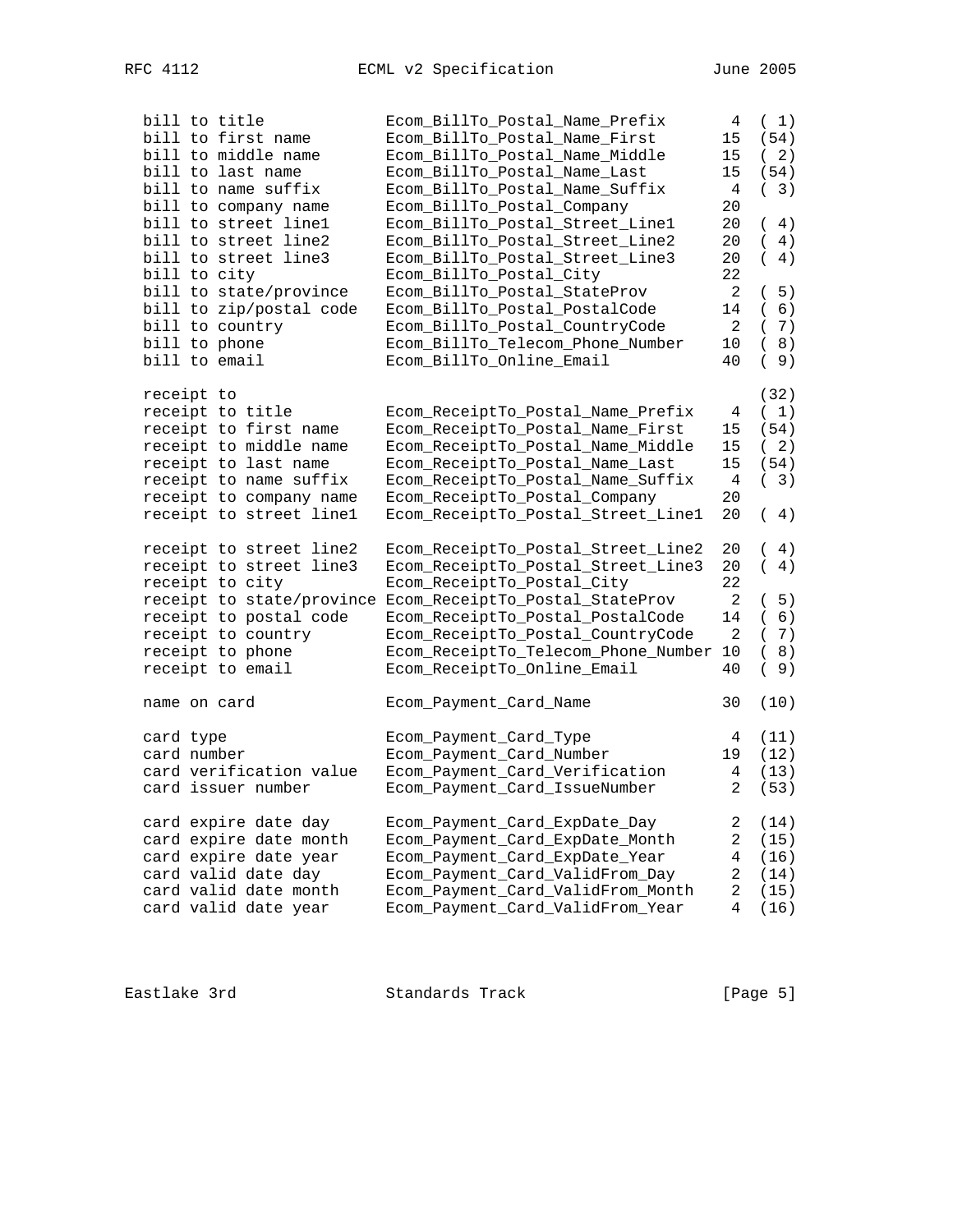card protocols Ecom\_Payment\_Card\_Protocol 20 (17)

| loyalty card name         | Ecom Loyalty Card Name                                          | 30                       | (10)  |
|---------------------------|-----------------------------------------------------------------|--------------------------|-------|
| loyalty card type         | Ecom_Loyalty_Card_Type                                          | 20                       | (52)  |
| loyalty card number       | Ecom_Loyalty_Card_Number                                        | 40                       | (34)  |
|                           | loyalty card verification Ecom_Loyalty_Card_Verification        | 4                        | (13)  |
| loyalty card expire day   | Ecom_Loyalty_Card_ExpDate_Day                                   | 2                        | (14)  |
|                           | loyalty card expire month Ecom_Loyalty_Card_ExpDate_Month       | 2                        | (15)  |
| loyalty card expire year  | Ecom_Loyalty_Card_ExpDate_Year                                  | $\overline{a}$           | (16)  |
| loyalty card valid day    | Ecom_Loyalty_Card_ValidFrom_Day                                 | $\overline{a}$           | (14)  |
| loyalty card valid month  | Ecom_Loyalty_Card_ValidFrom_Month                               | 2                        | (15)  |
| loyalty card valid year   | Ecom_Loyalty_Card_ValidFrom_Year                                | 4                        | (16)  |
|                           |                                                                 |                          |       |
| consumer order ID         | Ecom ConsumerOrderID                                            | 20                       | (18)  |
| user ID                   | Ecom User ID                                                    | 40                       | (19)  |
| user password             | Ecom_User_Password                                              | 20                       | (19)  |
| user certificate          | Ecom_User_Certificate_URL                                       | 128                      | (55)  |
| user data country         | Ecom_UserData_Country                                           | 2                        | (7)   |
| user data language        | Ecom_UserData_Language                                          | 30                       | (33)  |
| user data gender          | Ecom_UserData_Gender                                            | 1                        | (36)  |
| user data birth day       | Ecom_UserData_BirthDate_Day                                     | $\overline{2}$           | (14)  |
| user data birth month     | Ecom_UserData_BirthDate_Month                                   | $\overline{a}$           | (15)  |
| user data birth year      | Ecom_UserData_BirthDate_Year                                    | 4                        | (16)  |
|                           |                                                                 | 60                       |       |
| user data preferences     | Ecom_UserData_Preferences                                       |                          | (34)  |
| schema version            | Ecom_SchemaVersion                                              | 30                       | (20)  |
| wallet id                 | Ecom_WalletID                                                   | 40                       | (21)  |
| wallet URL                | Ecom_Wallet_Location                                            | 128                      | (35)  |
|                           |                                                                 |                          |       |
| customer device ID        | Ecom_Device_ID                                                  | 20                       | (37)  |
| customer device type      | Ecom_Device_Type                                                | 20                       | (38)  |
| end transaction flag      | Ecom_TransactionComplete                                        | $\overline{\phantom{a}}$ | (22)  |
| merchant to the consumer: | The following fields are typically used to communicate from the |                          |       |
| FIELD                     | <b>NAME</b>                                                     | Min                      | Notes |
|                           |                                                                 |                          |       |

| merchant home domain<br>Ecom Merchant                 |      | 128 (23) |
|-------------------------------------------------------|------|----------|
| processor home domain<br>Ecom Processor               | 128  | (24)     |
| transaction identifier<br>Ecom Transaction ID         | 128  | (25)     |
| Ecom Transaction Inquiry<br>transaction URL inquiry   | 500  | (26)     |
| Ecom Transaction Amount<br>transaction amount         |      | 128 (27) |
| Ecom_Transaction_CurrencyCode<br>transaction currency |      | (28)     |
| transaction date<br>Ecom Transaction Date             | 80 - | (29)     |

| Eastlake 3rd | Standards Track | [Page 6] |  |
|--------------|-----------------|----------|--|
|              |                 |          |  |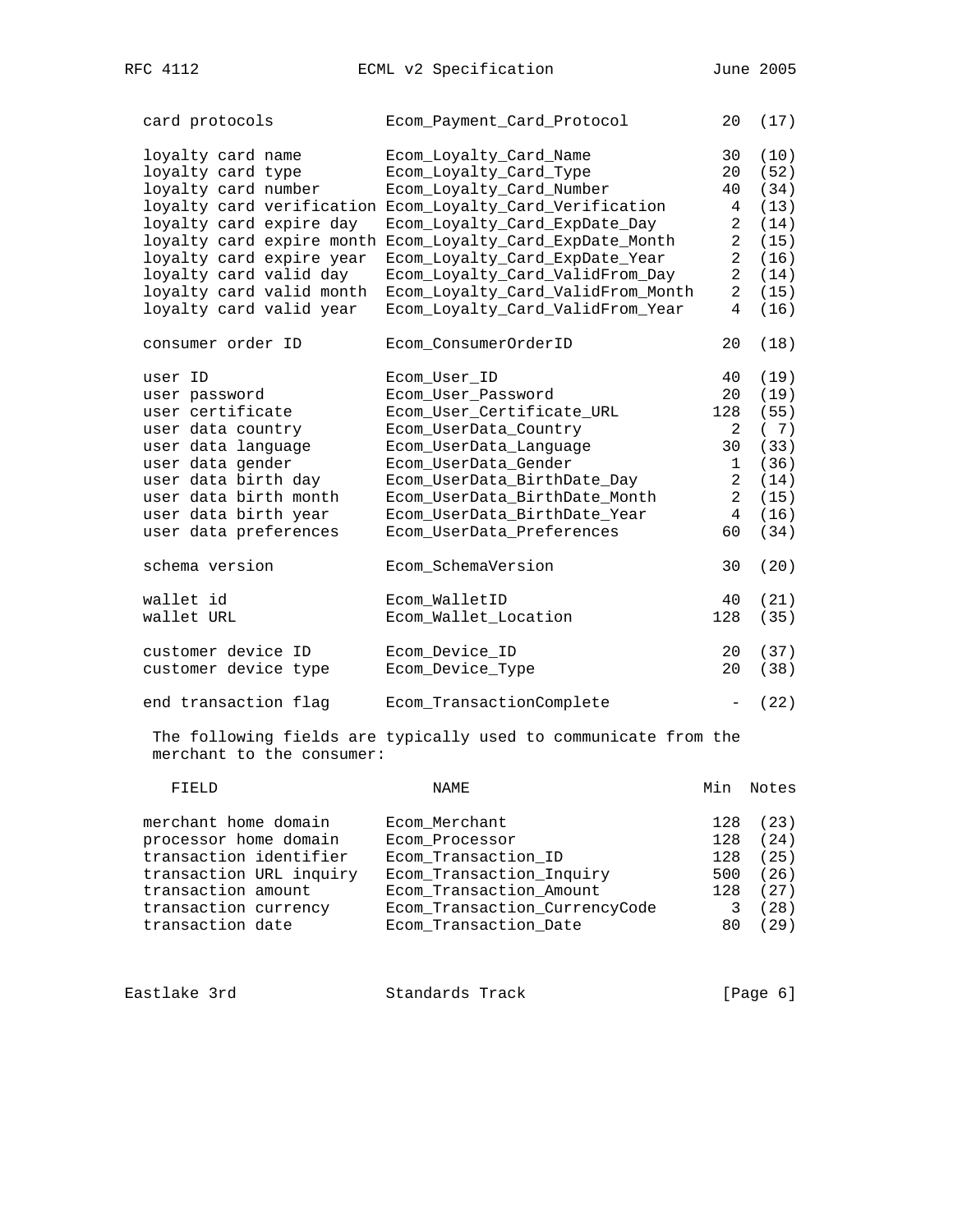| transaction type<br>transaction signature | Ecom Transaction Type<br>Ecom Transaction Signature | 24 (30)<br>160 (31) |
|-------------------------------------------|-----------------------------------------------------|---------------------|
| end transaction flag                      | Ecom TransactionComplete                            | $- (22)$            |

 The following fields are used to communicate between the merchant and a processor acting for the merchant (such a processor is commonly called an acquirer and is frequently a bank):

| NAME                            | Min                                                                                                                                                                                                                                                                               | Notes |
|---------------------------------|-----------------------------------------------------------------------------------------------------------------------------------------------------------------------------------------------------------------------------------------------------------------------------------|-------|
|                                 | 8                                                                                                                                                                                                                                                                                 |       |
|                                 | 8                                                                                                                                                                                                                                                                                 | (39)  |
|                                 | 128                                                                                                                                                                                                                                                                               |       |
|                                 | 6                                                                                                                                                                                                                                                                                 | (40)  |
|                                 | 12                                                                                                                                                                                                                                                                                |       |
|                                 | 13                                                                                                                                                                                                                                                                                | (41)  |
|                                 | 13                                                                                                                                                                                                                                                                                | (42)  |
|                                 | 6                                                                                                                                                                                                                                                                                 | (43)  |
| Ecom_Transaction_Effective_Date | 4                                                                                                                                                                                                                                                                                 | (44)  |
| Ecom_Transaction_CID            | 8                                                                                                                                                                                                                                                                                 |       |
| Ecom_Transaction_POSCode        | 12                                                                                                                                                                                                                                                                                | (45)  |
|                                 | 166                                                                                                                                                                                                                                                                               |       |
| Ecom_Transaction_ResponseData   | 27                                                                                                                                                                                                                                                                                |       |
| Ecom_Transaction_ApprovalCode   | 12                                                                                                                                                                                                                                                                                | (46)  |
| Ecom_Transaction_RetrievalCode  | 128                                                                                                                                                                                                                                                                               |       |
| Ecom Transaction ActionCode     | 13                                                                                                                                                                                                                                                                                | (47)  |
|                                 |                                                                                                                                                                                                                                                                                   |       |
| Ecom_Transaction_ReasonCode     | 4                                                                                                                                                                                                                                                                                 |       |
| Ecom_Transaction_AAV            | 3                                                                                                                                                                                                                                                                                 |       |
| Ecom_Transaction_Settle_Date    | 4                                                                                                                                                                                                                                                                                 | (48)  |
| Ecom_Transaction_Capture_Date   | 4                                                                                                                                                                                                                                                                                 | (49)  |
| Ecom_Transaction_Track1         | 39                                                                                                                                                                                                                                                                                | (50)  |
| Ecom_Transaction_Track2         | 39                                                                                                                                                                                                                                                                                | (51)  |
|                                 | Ecom Merchant ID<br>Ecom_Merchant_Terminal_ID<br>Ecom_Merchant_Terminal_Data<br>Ecom_Transaction_ProcessingCode<br>Ecom_Transaction_Reference_ID<br>Ecom_Transaction_Acquire_ID<br>Ecom_Transaction_Forward_ID<br>Ecom_Transaction_Trace_Audit<br>Ecom_Transaction_PrivateUseData |       |

# 2.1.2. Field Footnotes

- (1) For example: Mr., Mrs., Ms., Dr. This field is commonly omitted.
- (2) May also be used for middle initial.
- (3) For example: Ph.D., Jr. (Junior), 3rd, Esq. (Esquire). This field is commonly omitted.
- (4) Address lines must be filled in the order line1, then line2, and last line3. Thus, for example, it is an error for line1 to be null if line2 or line3 is not.

Eastlake 3rd Standards Track [Page 7]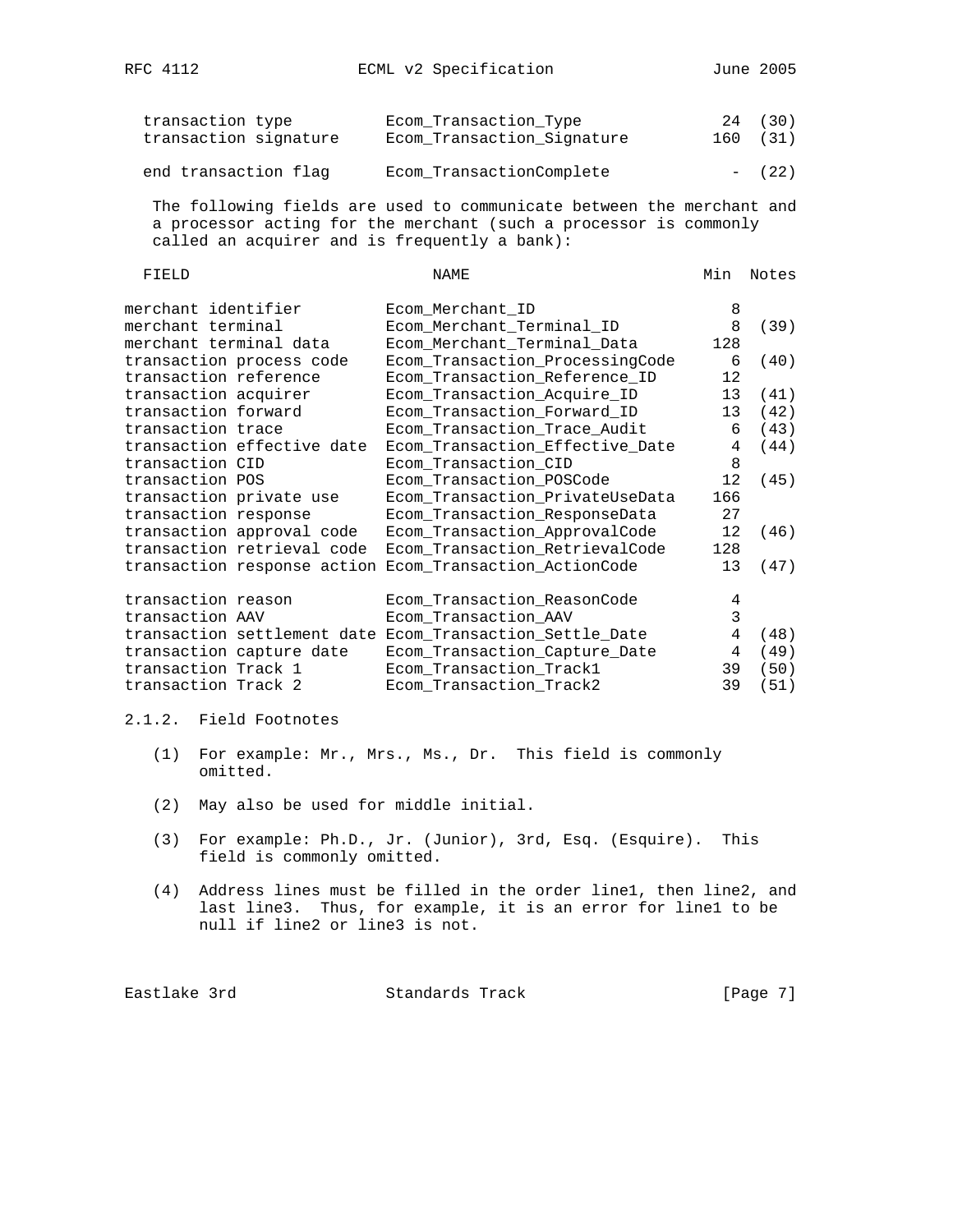- (5) 2 characters are the minimum for the US and Canada; other countries may require longer fields. For the US, use 2 character US postal state abbreviation.
- (6) Minimum field lengths for Postal Code will vary according to the international market served. Use 5-character postal code or 5+4 ZIP for the US and 6-character postal code for Canada. The size given, 14, is believed to be the maximum required anywhere in the world.
- (7) Use [ISO3166] standard two letter country codes.
- (8) 10 digits are the minimum for numbers within the North American Numbering Plan (<http://www.nanpa.com>: It includes the US, Canada and a number of Caribbean and smaller Pacific nations, but not Cuba). Other countries may require longer fields. Telephone numbers are complicated by differing international access codes, variant punctuation of area/city codes within countries, etc. Although it is desirable for telephone numbers to be in standard international format [E.164], it may be necessary to use heuristics or human examination based on the telephone number and addresses given to figure out how to call a customer, since people may enter local formatted numbers without area/access codes. It is recommend that an "x" be placed before extension numbers and that the "x" and extension number appear after all other parts of the number.
- (9) For example: jsmith@example.com
- (10) The name of the cardholder as it appears on the card.
- (11) Case insensitive. Use up to the first 4 letters of the association name (see also Note 102):

 AMER American Express BANK Bankcard (Australia) DC DC (Japan) DINE Diners Club DISC Discover<br>JCB JCB  $JCB$  MAST Mastercard NIKO Nikos (Japan) SAIS Saison (Japan) UC UC (Japan) UCAR UCard (Taiwan) VISA Visa

Eastlake 3rd Standards Track [Page 8]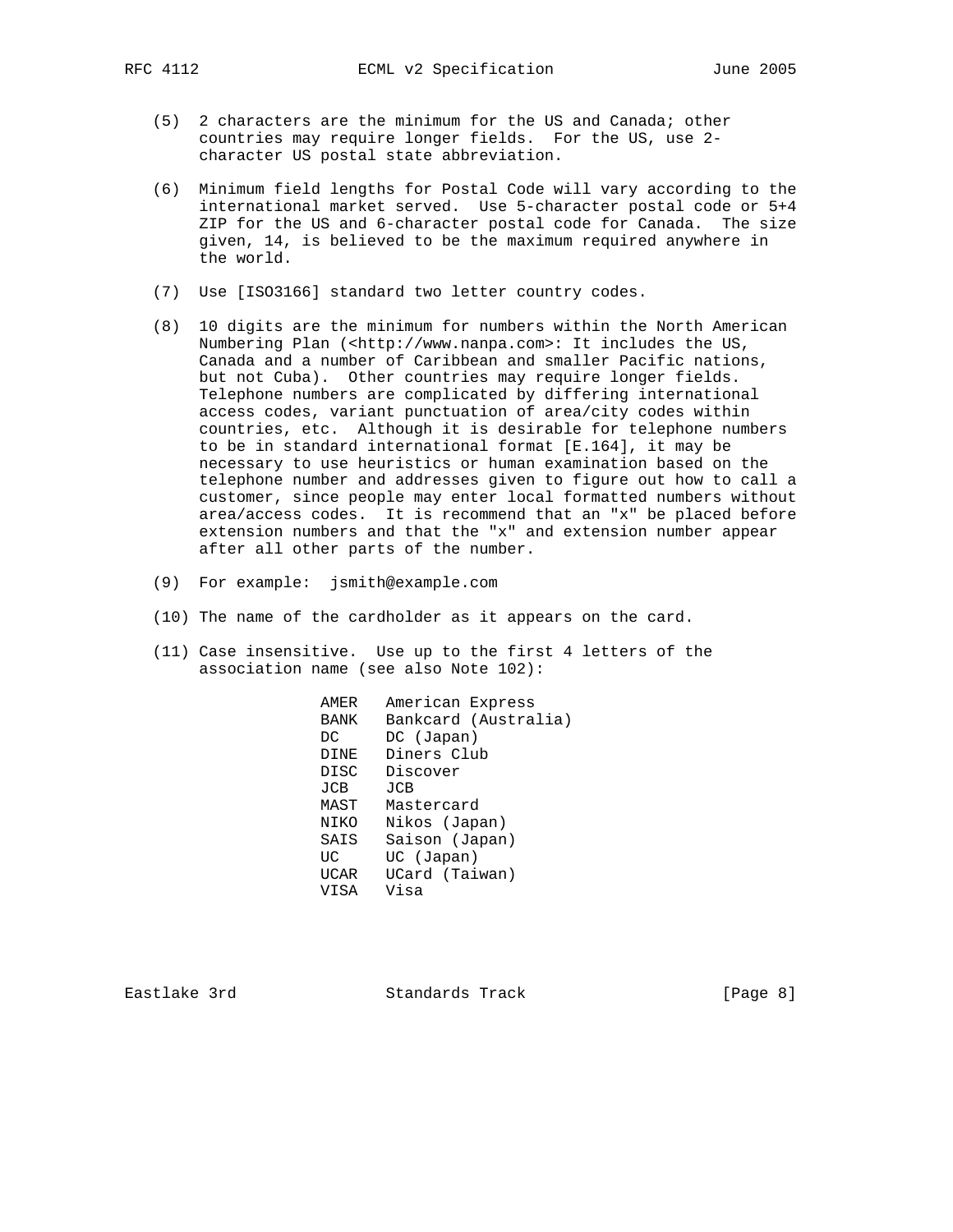- (12) Includes the check digit at the end but no spaces or hyphens [ISO7812]. The min given, 19, is the longest number permitted under the ISO standard.
- (13) An additional cardholder verification number printed on the card (but not embossed or recorded on the magnetic stripe) such as the American Express CIV, MasterCard CVC2, and Visa CVV2 values.
- (14) The day of the month. Values: 1-31. A leading zero is ignored, so, for example, 07 is valid for the seventh day of the month.
- (15) The month of the year. Jan 1, Feb 2, March 3, etc.; Values: 1-12. A leading zero is ignored, so, for example, 07 is valid for July.
- (16) The value in the wallet cell is always four digits; e.g., 1999, 2000, 2001.
- (17) A space separated list of protocols available in connection with the specified card. The following is the initial list of case insensitive tokens:

 none set setcert iotp echeck simcard phoneid

 "Set" indicates that the card is usable with SET protocol (i.e., it is in a SET wallet) but that it does not have a SET certificate [SET]. "Setcert" indicates that the card is usable with SET and has a set certificate [SET]. "iotp" indicates that the IOTP protocol [RFC2801] is supported at the customer. "echeck" indicates that the eCheck protocol [eCheck] is supported at the customer. "simcard" indicates an ability to use the transaction instrument built into a Cellphone subscriber for identification. "phoneid" indicates use for the transaction of a billable phone number. "None" indicates that automatic field fill is operating but that there is no further information.

- (18) A unique order ID string generated by the consumer software.
- (19) The user ID and password fields can be used if the user has a pre-established account with the merchant to which access is authenticated by such values. For that use, one would expect an

Eastlake 3rd Standards Track [Page 9]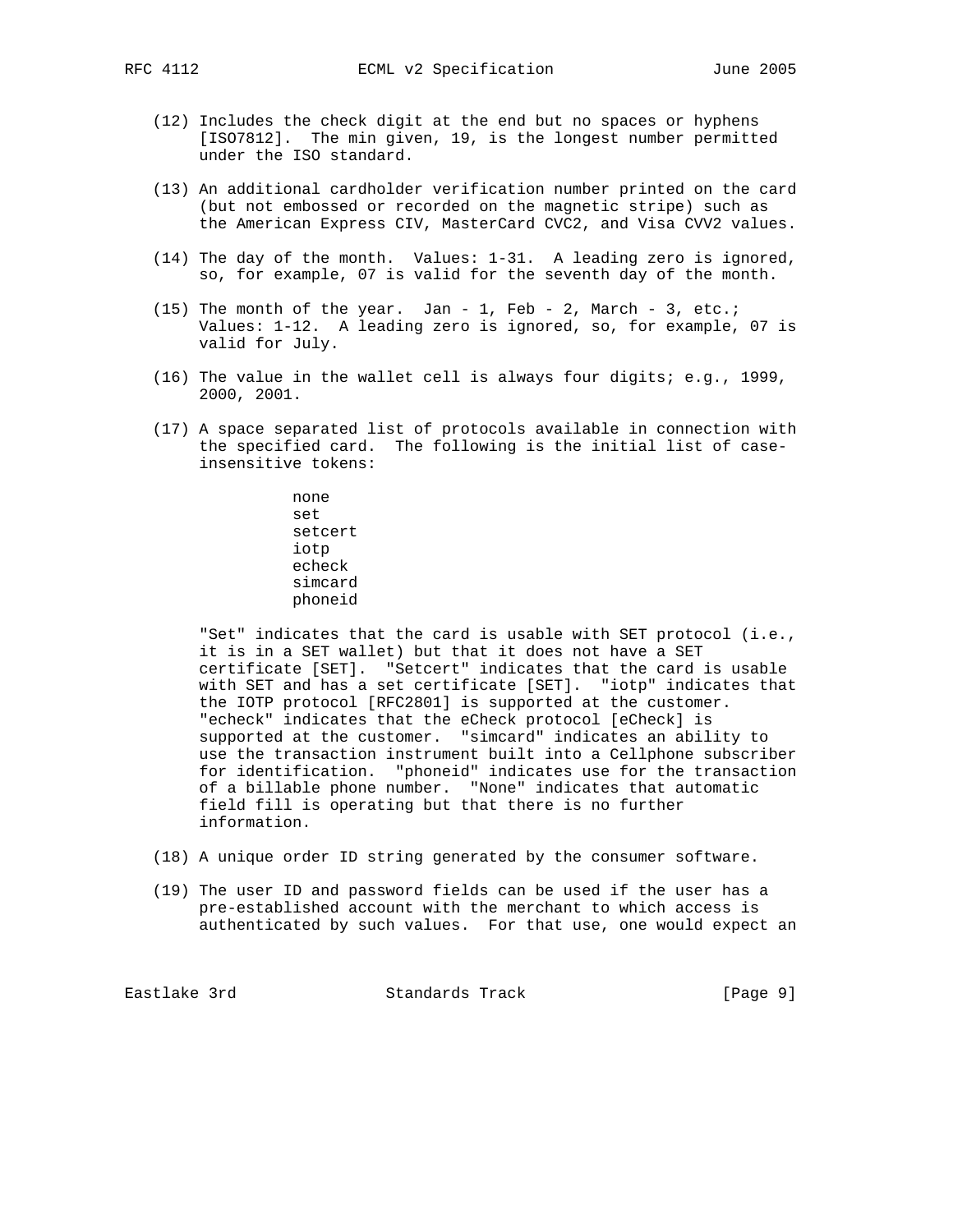application to require exactly one user ID, and one password field be present.

- (20) URI [RFC3986] indicating version of this set of fields. Equal to "urn:ietf:params:ecml:v2.0" for this version. See Section 5. (See also Note 101.)
- (21) A string to identify the source and version of form fill software that is acting on behalf of a user. Should contain company and/or product name and version; for example, "Wallets Inc., SuperFill, v42.7". (See also Note 101.)
- (22) A flag to indicate that this web-page/aggregate is the final one for this transaction. (See also Note 101.)
- (23) The merchant domain name [RFC1034], such as www.merchant.example. (See also Note 101.)
- (24) The domain name [RFC1034] of the gateway transaction processor that is actually accepting the payment on behalf of the merchant, such as www.processor.example. (See also Note 101.)
- (25) A Transaction identification string whose format is specific to the processor.
- (26) A URL [RFC3986] that can be invoked to inquire about the transaction. (See also Note 100.)
- (27) The amount of the transaction in ISO currency format [ISO4217]. This is two integer numbers with a period in between but with no other currency mark (such as a "\$" dollar sign).
- (28) This is the three-letter ISO currency code [ISO4217]. For example, US dollars is USD.
- (29) ISO Transaction date.
- (30) The type of the transaction, if known. Currently a value from the following list:

 debit credit

 (31) A digital signature, base64 encoded [RFC2045]. (See also Note 101.)

Eastlake 3rd Standards Track [Page 10]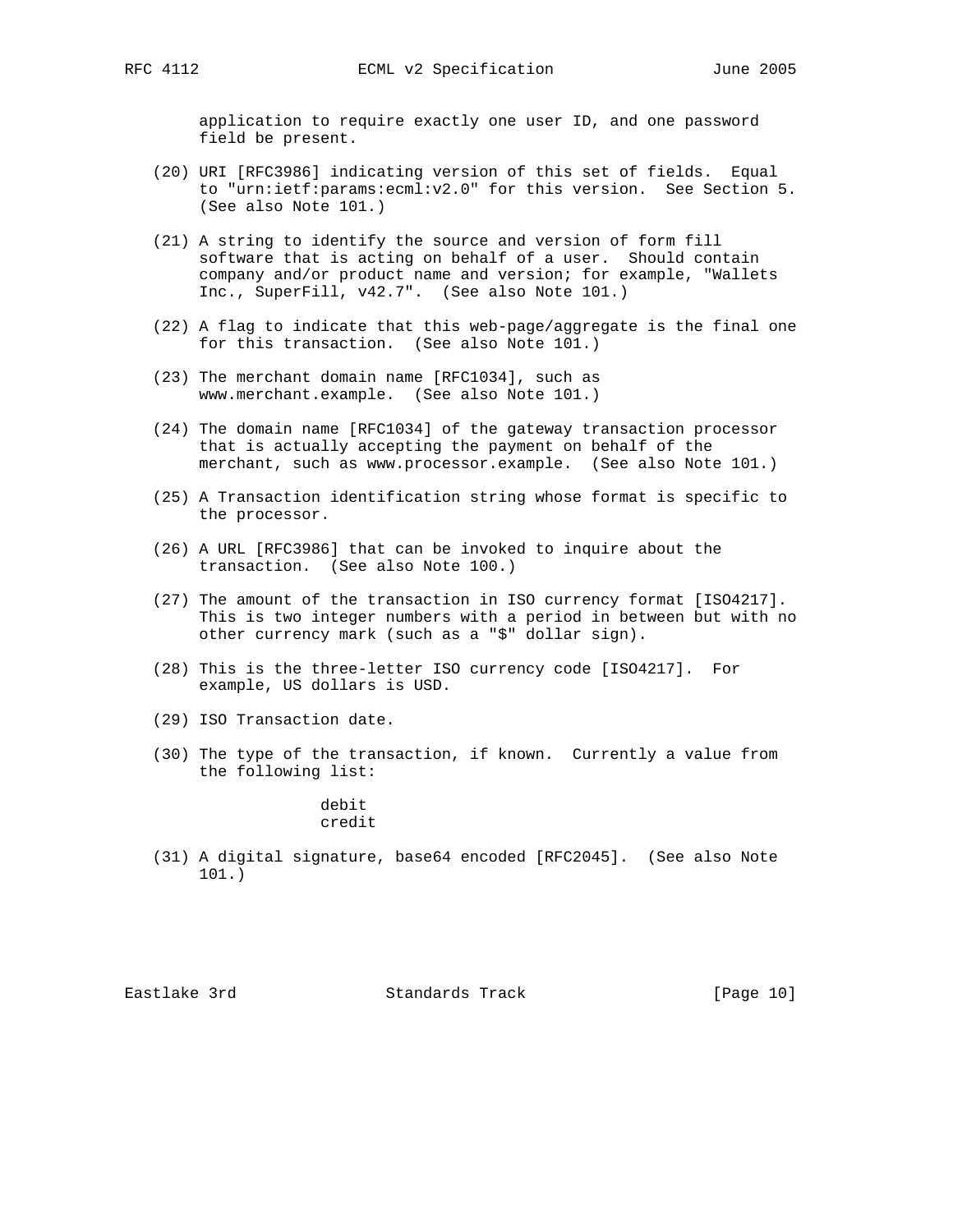- 
- (32) The ReceiptTo fields are used when the BillTo entity, location, or address and the ReceiptTo entity, location, or address are different. For example, when using some forms of Corporate Purchasing Cards or Agent Purchasing Cards, the individual card holder would be in the ReceiptTo fields, and the corporate or other owner would be in the BillTo fields.
- (33) An IETF Language Tag, as defined in [RFC3066].
- (34) User preferences, as specified by the merchant. (See also Note 102.)
- (35) The Uniform Resource Locator [RFC3986] for accessing the customer's "wallet" software. (See also Note 100)
- (36) A single capital letter: M=male, F=Female, U=Unknown [ISO5218].
- (37) An immutable device identification or serial number. (See also Note 102.)
- (38) User understandable device brand name. (See also Note 102)
- (39) [ISO8583] field "card acceptor terminal identification".
- (40) [ISO8583] field "processing code".
- (41) [ISO8583] field "acquiring institution identification code".
- (42) [ISO8583] field "forwarding institution identification code".
- (43) [ISO8583] field "system trace audit field".
- (44) [ISO8583] field "date effective".
- (45) [ISO8583] field "point of sale date code".
- (46) [ISO8583] field "approval code".
- (47) [ISO8583] field "action code".
- (48) [ISO8583] field "date settlement".
- (49) [ISO8583] field "date capture".
- (50) [ISO8583] field "trace 1 data".
- (51) [ISO8583] field "trace 2 data".

Eastlake 3rd Standards Track [Page 11]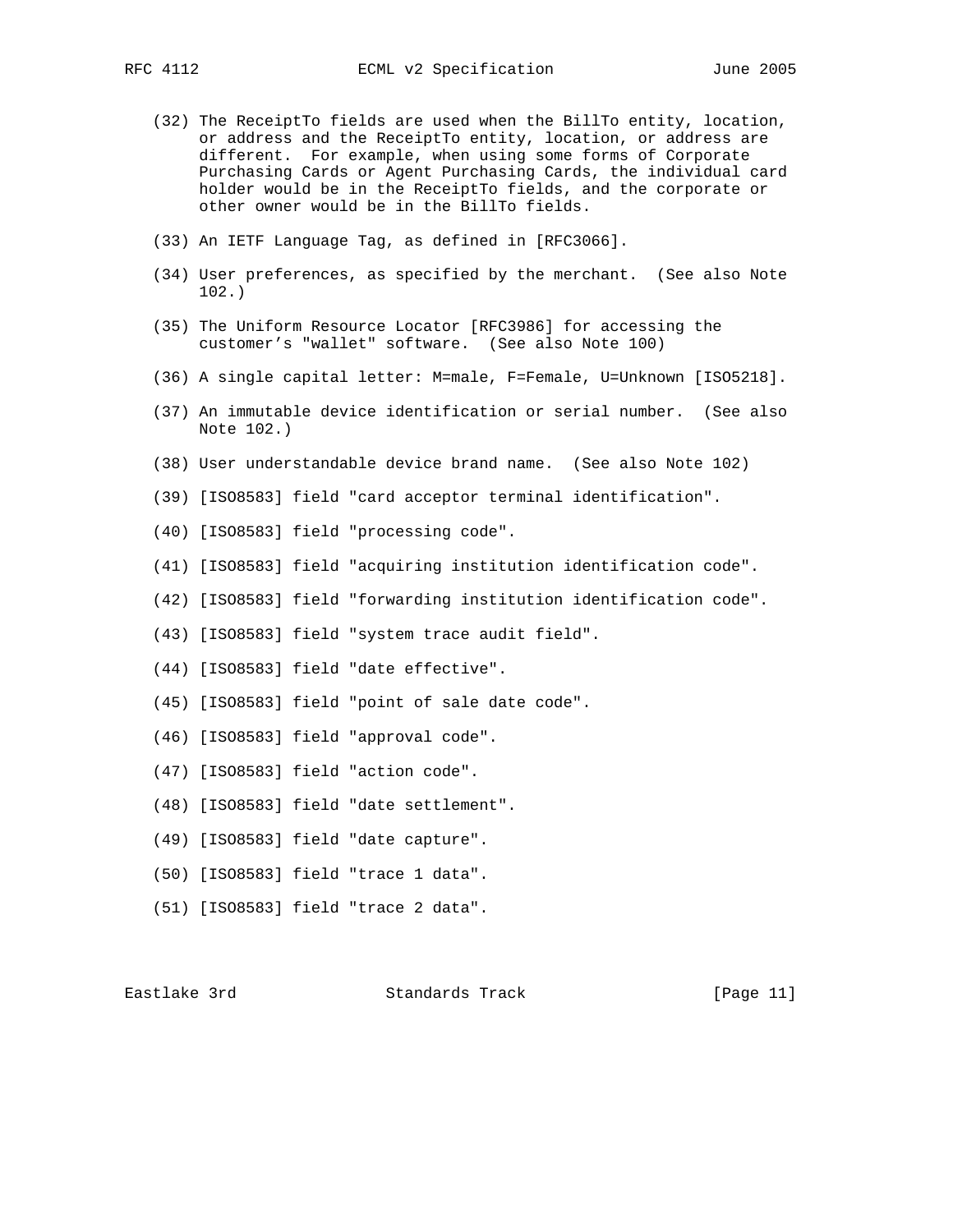- - (52) User-recognizable loyalty card brand name. Values for this field are not controlled, and there is no IANA or other registry for them. (See also Note 102.)
	- (53) The card issuer number required by the UK-based Switch and Solo acquirers.
	- (54) The field names "first\_name" and "last\_name" have been retained for compatibility with earlier versions of ECML. However, "last\_name" should be understood to refer to family or inherited names(s), whereas "first\_name" is the first given or non inherited name and "middle\_name" is the subsequent given or non-inherited name or names, if any.
	- (55) The Uniform Resource Locator [RFC3986] for accessing the user's X.509v3 certificate encoded as binary DER. (See also Note 100.)

Meta Notes (referenced by other notes)

- (100) ECML, a basic field-naming and structuring convention, does not impose any particular requirements on these URLs. It is to be expected that most applications that make use of ECML will impose such limitations and perform checking to be sure that provided URLs conform to such limitations before attempting to invoke them.
- (101) This is a field that, when presented in a web page, is usually hidden.
- (102) An ASCII [ASCII] character string with no leading or trailing white space.
- 2.2. Exemplar XML Syntax

 The following sections provide an XML DTD and an XML Schema that express the ECML fields with ECML v2 naming and ECML v2 hierarchical structure. In case of conflict between this DTD and Schema, the Schema should prevail. Note that the ECML v2 naming and structure may be used in non-XML syntaxes.

 The ECML v2 XML syntax is deliberately liberal because it is assumed that specific applications making use of ECML will impose their own additional constraints.

 For internationalization of ECML, use the general XML character encoding provisions [XML] (which mandate support of UTF-8 and UTF-16 and permit support of other character sets) and the xml:lang attribute, which may be used to specify language information.

Eastlake 3rd Standards Track [Page 12]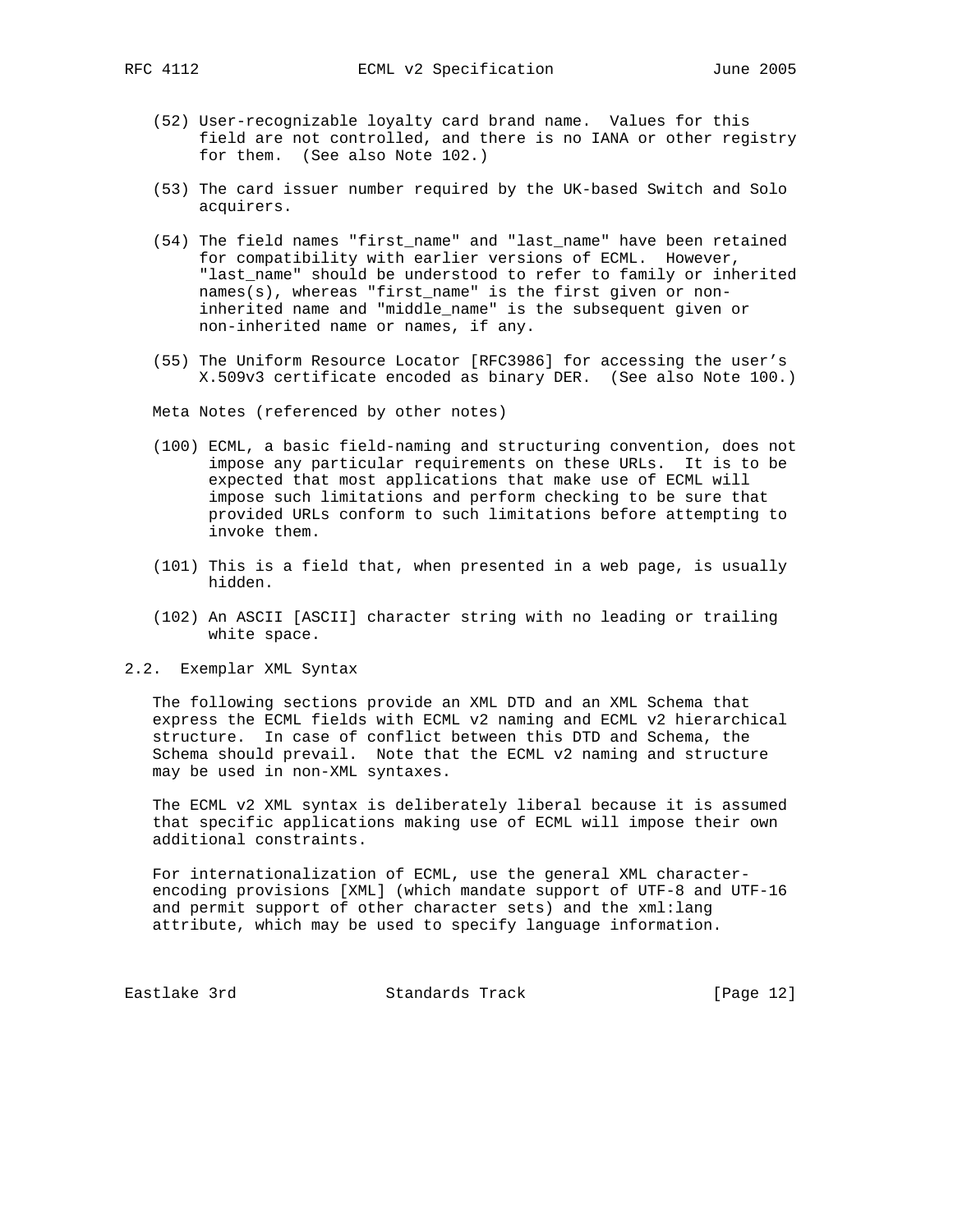RFC 4112 CML v2 Specification June 2005

2.2.1. ECML v2 XML DTD The following is an XML DTD for ECML v2. <!-- Electronic Commerce Modeling Language v2 --> <!ELEMENT Ecom ( #PCDATA | ShipTo | BillTo | ReceiptTo | Payment | Loyalty | User | Merchant | Transaction | TransactionComplete )\* > <!ATTLIST Ecom id ID #IMPLIED ConsumerOrderID CDATA #IMPLIED Merchant CDATA #IMPLIED Mode (Query|Assert) #IMPLIED Processor CDATA #IMPLIED SchemaVersion (urn:ietf:params:ecml:v2.0) #IMPLIED<br>#IMPLIED WalletID CDATA WalletLocation CDATA #IMPLIED > <!ELEMENT ShipTo ( #PCDATA | Postal | Telecom | Online )\* > <!ATTLIST ShipTo id ID #IMPLIED Mode (Query|Assert) #IMPLIED > <!ELEMENT BillTo ( #PCDATA | Postal | Telecom | Online )\* > <!ATTLIST BillTo id ID #IMPLIED Mode (Query|Assert) #IMPLIED > <!ELEMENT ReceiptTo ( #PCDATA | Postal | Telecom | Online )\* > <!ATTLIST ReceiptTo id ID #IMPLIED Mode (Query|Assert) #IMPLIED > <!ELEMENT Postal ( #PCDATA | Name | Company | Street | City | StateProv )\* > <!ATTLIST Postal id ID #IMPLIED PostalCode NMTOKEN #IMPLIED Mode (Query|Assert) #IMPLIED CountryCode NMTOKEN #IMPLIED > <!ELEMENT Name EMPTY > <!ATTLIST Name id ID #IMPLIED Mode (Query|Assert) #IMPLIED

Eastlake 3rd Standards Track [Page 13]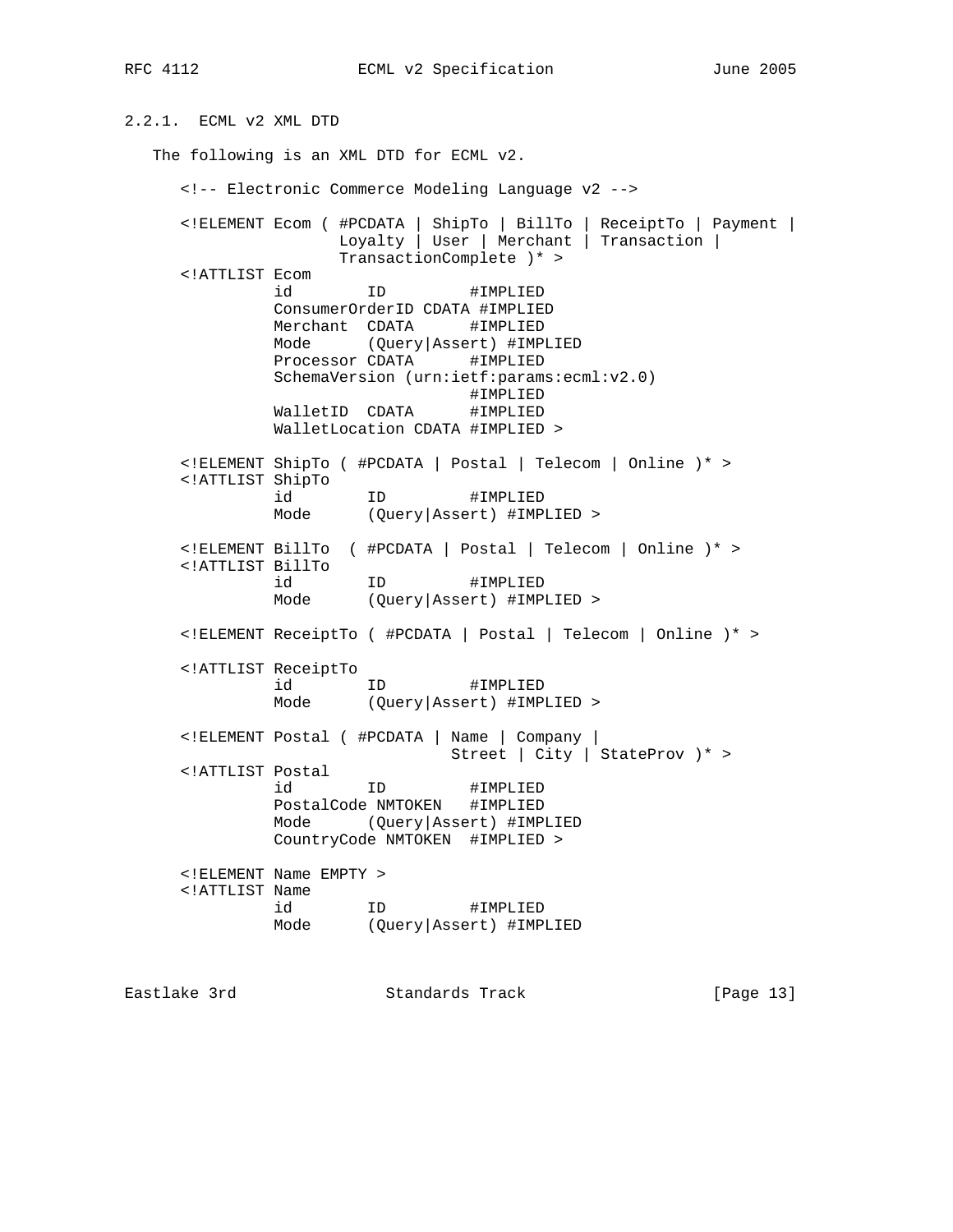Prefix NMTOKEN #IMPLIED First NMTOKEN #IMPLIED Middle NMTOKEN #IMPLIED Last NMTOKEN #IMPLIED Suffix NMTOKEN #IMPLIED > <!ELEMENT Street EMPTY > <!ATTLIST Street id ID #IMPLIED Mode (Query|Assert) #IMPLIED Line1 CDATA #REQUIRED Line2 CDATA #IMPLIED Line3 CDATA #IMPLIED > <!ELEMENT Company (#PCDATA) > <!ATTLIST Company Mode (Query|Assert) #IMPLIED > <!ELEMENT City (#PCDATA) > <!ATTLIST City Mode (Query|Assert) #IMPLIED > <!ELEMENT StateProv (#PCDATA) > <!ATTLIST StateProv Mode (Query|Assert) #IMPLIED > <!ELEMENT Telecom ( #PCDATA | Phone )\* > <!ATTLIST Telecom Mode (Query|Assert) #IMPLIED > <!ELEMENT Phone EMPTY > <!ATTLIST Phone id ID #IMPLIED Mode (Query|Assert) #IMPLIED Number CDATA #REQUIRED > <!ELEMENT Online ( #PCDATA | Email )\* > <!ATTLIST Online Mode (Query|Assert) #IMPLIED > <!ELEMENT Email EMPTY > <!ATTLIST Email id ID #IMPLIED Mode (Query|Assert) #IMPLIED Address CDATA #REQUIRED > <!ELEMENT Payment (Card) > <!ATTLIST Payment

Eastlake 3rd Standards Track [Page 14]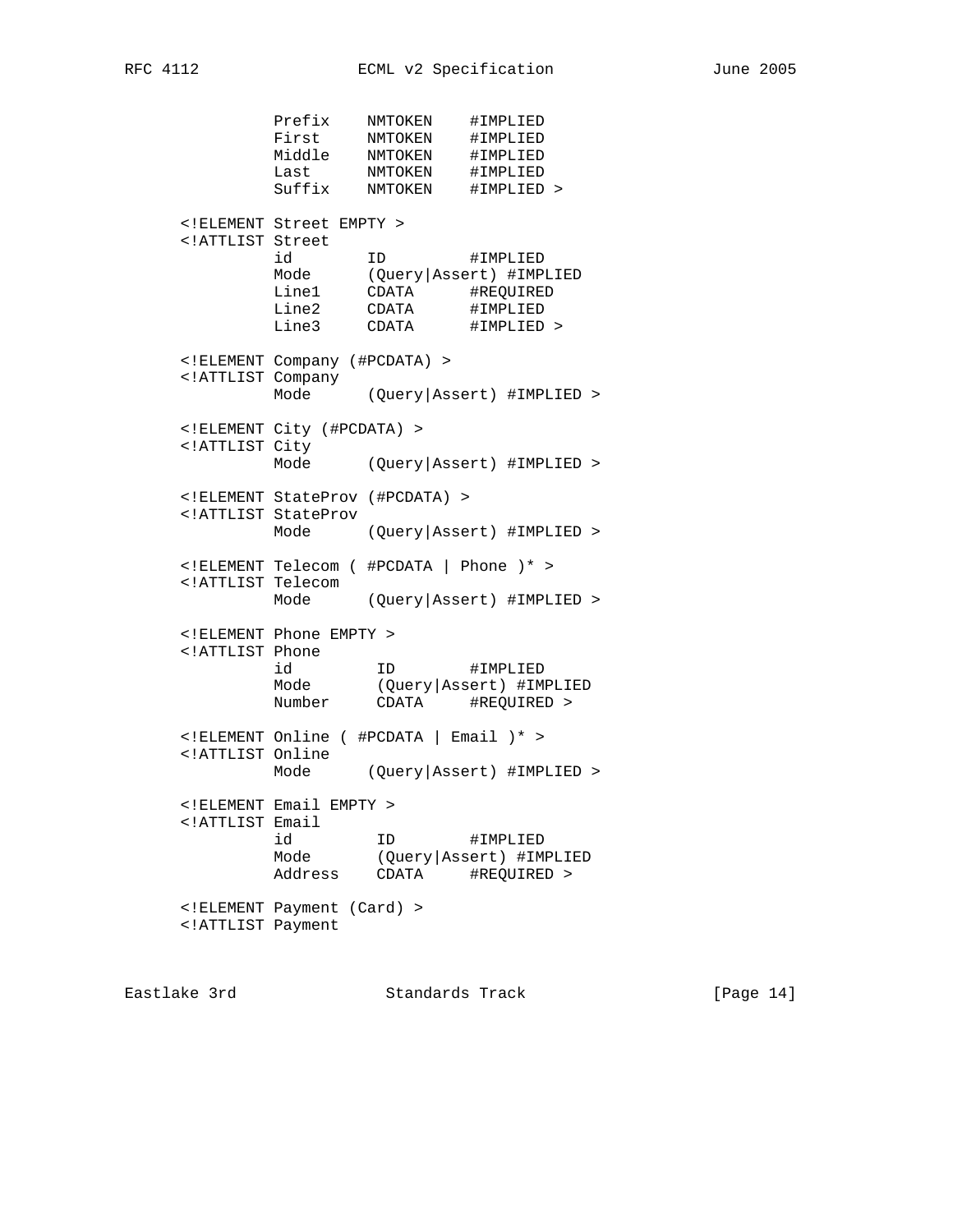|                                                                                                                                                                                                                                                                                                                                    | Mode                                                                                                                          |                                                         | (Query   Assert) #IMPLIED >                                                           |
|------------------------------------------------------------------------------------------------------------------------------------------------------------------------------------------------------------------------------------------------------------------------------------------------------------------------------------|-------------------------------------------------------------------------------------------------------------------------------|---------------------------------------------------------|---------------------------------------------------------------------------------------|
| ATTLIST Card</td <td><!-- ELEMENT Card (ExpDate, ValidDate?) --><br/>id<br/>Mode<br/>Name<br/>Type<br/>Number<br/>Protocols<br/>Verification NMTOKEN</td> <td>ID<br/>CDATA<br/>NMTOKEN<br/>NMTOKEN #REQUIRED<br/>NMTOKENS</td> <td>#IMPLIED<br/>(Query   Assert) #IMPLIED<br/>#IMPLIED<br/>#IMPLIED<br/>#IMPLIED<br/>#IMPLIED</td> | ELEMENT Card (ExpDate, ValidDate?)<br>id<br>Mode<br>Name<br>Type<br>Number<br>Protocols<br>Verification NMTOKEN               | ID<br>CDATA<br>NMTOKEN<br>NMTOKEN #REQUIRED<br>NMTOKENS | #IMPLIED<br>(Query   Assert) #IMPLIED<br>#IMPLIED<br>#IMPLIED<br>#IMPLIED<br>#IMPLIED |
|                                                                                                                                                                                                                                                                                                                                    | Issuer                                                                                                                        | NMTOKEN                                                 | #IMPLIED >                                                                            |
| ATTLIST Loyalty</td <td><!--ELEMENT Loyalty (ExpDate?, ValidDate?) --><br/>id<br/>Mode<br/>Name<br/>Type<br/>Number<br/>Verification NMTOKEN #IMPLIED &gt;</td> <td>ID<br/>CDATA<br/>NMTOKEN<br/>NMTOKEN #REQUIRED</td> <td>#IMPLIED<br/>(Query   Assert) #IMPLIED<br/>#IMPLIED<br/>#IMPLIED</td>                                  | ELEMENT Loyalty (ExpDate?, ValidDate?)<br>id<br>Mode<br>Name<br>Type<br>Number<br>Verification NMTOKEN #IMPLIED >             | ID<br>CDATA<br>NMTOKEN<br>NMTOKEN #REQUIRED             | #IMPLIED<br>(Query   Assert) #IMPLIED<br>#IMPLIED<br>#IMPLIED                         |
| ATTLIST ExpDate</td <td><!-- ELEMENT ExpDate EMPTY --><br/>id<br/>Mode<br/>Day<br/>Month<br/>Year</td> <td>ID<br/>NMTOKEN<br/>NMTOKEN<br/>NMTOKEN</td> <td>#IMPLIED<br/>(Query   Assert) #IMPLIED<br/>#IMPLIED<br/>#REQUIRED<br/>#REQUIRED &gt;</td>                                                                               | ELEMENT ExpDate EMPTY<br>id<br>Mode<br>Day<br>Month<br>Year                                                                   | ID<br>NMTOKEN<br>NMTOKEN<br>NMTOKEN                     | #IMPLIED<br>(Query   Assert) #IMPLIED<br>#IMPLIED<br>#REQUIRED<br>#REQUIRED >         |
|                                                                                                                                                                                                                                                                                                                                    | ELEMENT ValidDate EMPTY<br>ATTLIST ValidDate<br id<br>Mode<br>Day<br>Month<br>Year                                            | ID<br>NMTOKEN<br>NMTOKEN<br>NMTOKEN                     | #IMPLIED<br>(Query   Assert) #IMPLIED<br>#IMPLIED<br>#IMPLIED<br>#REQUIRED >          |
| ATTLIST User</td <td><!--ELEMENT User ( #PCDATA   UserID  <br-->id<br/>Mode<br/>CertificateURL CDATA #IMPLIED<br/>DataCountry NMTOKEN<br/>DataLanguage CDATA</td> <td>ΙD</td> <td>Password <math>)*</math> &gt;<br/>#IMPLIED<br/>(Query   Assert) #IMPLIED<br/>#IMPLIED<br/>#IMPLIED &gt;</td>                                     | ELEMENT User ( #PCDATA   UserID  <br id<br>Mode<br>CertificateURL CDATA #IMPLIED<br>DataCountry NMTOKEN<br>DataLanguage CDATA | ΙD                                                      | Password $)*$ ><br>#IMPLIED<br>(Query   Assert) #IMPLIED<br>#IMPLIED<br>#IMPLIED >    |
| ATTLIST UserID</td <td><!--ELEMENT UserID (#PCDATA) --></td> <td></td> <td></td>                                                                                                                                                                                                                                                   | ELEMENT UserID (#PCDATA)                                                                                                      |                                                         |                                                                                       |

Eastlake 3rd Standards Track [Page 15]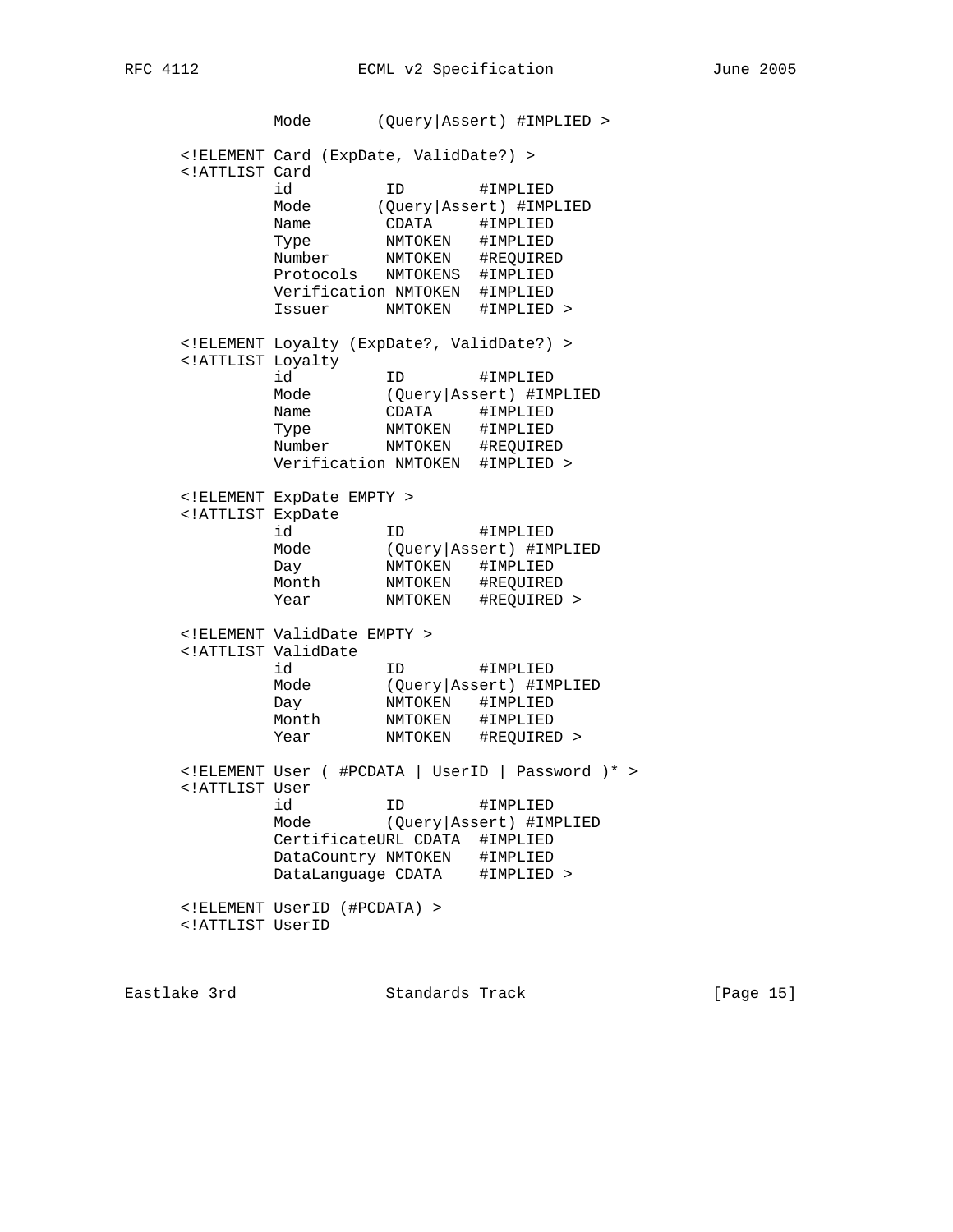Mode (Query|Assert) #IMPLIED > <!ELEMENT Password (#PCDATA) > <!ATTLIST Password Mode (Query|Assert) #IMPLIED > <!ELEMENT Merchant (Terminal) > <!ATTLIST Merchant Mode (Query|Assert) #IMPLIED id iD #IMPLIED > <!ELEMENT Terminal EMPTY > <!ATTLIST Terminal Id ID #IMPLIED Mode (Query|Assert) #IMPLIED Data CDATA #IMPLIED > <!ELEMENT Transaction ( #PCDATA | Id | Code | Date | Data | Inquiry | Signature )\* > <!ATTLIST Transaction Amount CDATA #IMPLIED Currency NMTOKEN #IMPLIED Mode (Query|Assert) #IMPLIED Type NMTOKEN #IMPLIED > <!ELEMENT Id EMPTY > <!ATTLIST Id Id ID #IMPLIED Mode (Query|Assert) #IMPLIED CID NMTOKEN #IMPLIED Reference NMTOKEN #IMPLIED Acquire NMTOKEN #IMPLIED Forward NMTOKEN #IMPLIED > <!ELEMENT Code EMPTY > <!ATTLIST Code Mode (Query|Assert) #IMPLIED Processing CDATA #IMPLIED Approval NMTOKEN #IMPLIED Retrieval NMTOKEN #IMPLIED Action NMTOKEN #IMPLIED Reason NMTOKEN #IMPLIED POS NMTOKEN #IMPLIED > <!ELEMENT Date (Effective?, Settle?, Capture?) > <!ATTLIST Date Mode (Query|Assert) #IMPLIED id iD #IMPLIED >

Eastlake 3rd Standards Track [Page 16]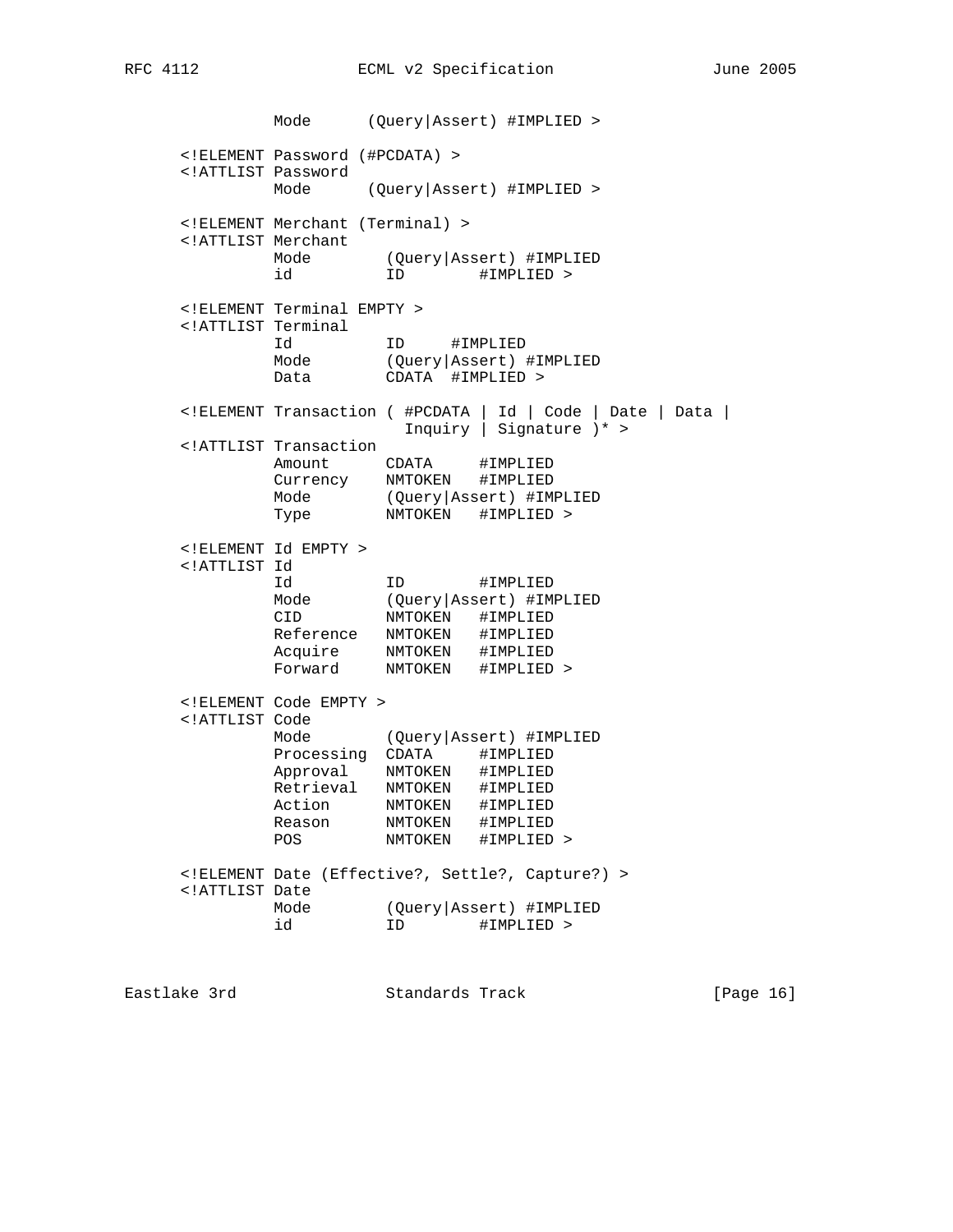<!ELEMENT Effective EMPTY > <!ATTLIST Effective id ID #IMPLIED Mode (Query|Assert) #IMPLIED Day NMTOKEN #REQUIRED Month NMTOKEN #REQUIRED Year NMTOKEN #REQUIRED > <!ELEMENT Settle EMPTY > <!ATTLIST Settle id ID #IMPLIED Mode (Query|Assert) #IMPLIED Day NMTOKEN #REQUIRED Month NMTOKEN #REQUIRED Year NMTOKEN #REQUIRED > <!ELEMENT Capture EMPTY > <!ATTLIST Capture id ID #IMPLIED Mode (Query|Assert) #IMPLIED Day NMTOKEN #REQUIRED Month NMTOKEN #REQUIRED Year NMTOKEN #REQUIRED > <!ELEMENT Data (#PCDATA | Trace | PrivateUse | Response | AAV | Track1 | Track2 )\* > <!ATTLIST Data Mode (Query|Assert) #IMPLIED > <!ELEMENT Trace (#PCDATA) > <!ATTLIST Trade id ID #IMPLIED Mode (Query|Assert) #IMPLIED > <!ELEMENT PrivateUse (#PCDATA) > <!ATTLIST PrivateUse id ID #IMPLIED Mode (Query|Assert) #IMPLIED > <!ELEMENT Response (#PCDATA) > <!ATTLIST Response id ID #IMPLIED Mode (Query|Assert) #IMPLIED > <!ELEMENT AAV (#PCDATA) > <!ATTLIST AAV id ID #IMPLIED Mode (Query|Assert) #IMPLIED >

Eastlake 3rd Standards Track [Page 17]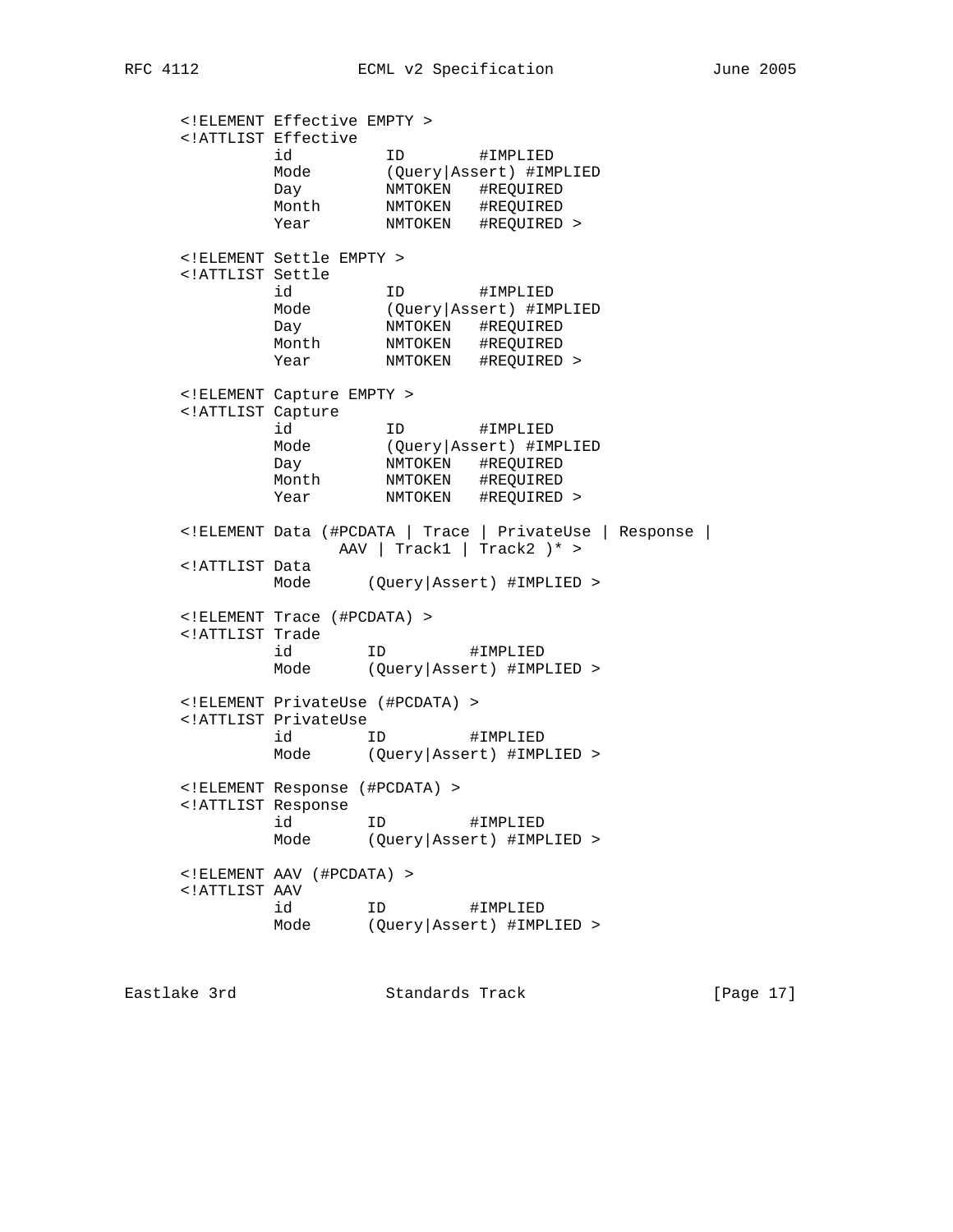<!ELEMENT Track1 (#PCDATA) > <!ATTLIST Track1 id ID #IMPLIED Mode (Query|Assert) #IMPLIED > <!ELEMENT Track2 (#PCDATA) > <!ATTLIST Track2 id ID #IMPLIED Mode (Query|Assert) #IMPLIED > <!ELEMENT Inquiry (#PCDATA) > <!ATTLIST Inquiry id ID #IMPLIED Mode (Query|Assert) #IMPLIED > <!ELEMENT Signature (#PCDATA) > <!ATTLIST Signature id ID #IMPLIED Mode (Query|Assert) #IMPLIED > <!ELEMENT TransactionComplete EMPTY > 2.2.2. ECML v2 XML Schema The following is an XML Schema for ECML v2. <?xml version="1.0" encoding="utf-8"?> <!-- Electronic Commerce Modeling Language v2 --> <xs:schema xmlns:xs="http://www.w3.org/2001/XMLSchema" elementFormDefault="qualified"> <xs:attribute name="Mode"> <xs:simpleType> <xs:restriction base="xs:string"> <xs:enumeration value="Query"/> <xs:enumeration value="Assert"/> </xs:restriction> </xs:simpleType> </xs:attribute> <xs:attribute name="id" type="xs:ID"/> <xs:complexType name="EcomSimpleText"> <xs:simpleContent> <xs:extension base="xs:string"> <xs:attribute ref="Mode" use="optional"/> <xs:attribute ref="id" use="optional"/> </xs:extension> </xs:simpleContent>

Eastlake 3rd Standards Track [Page 18]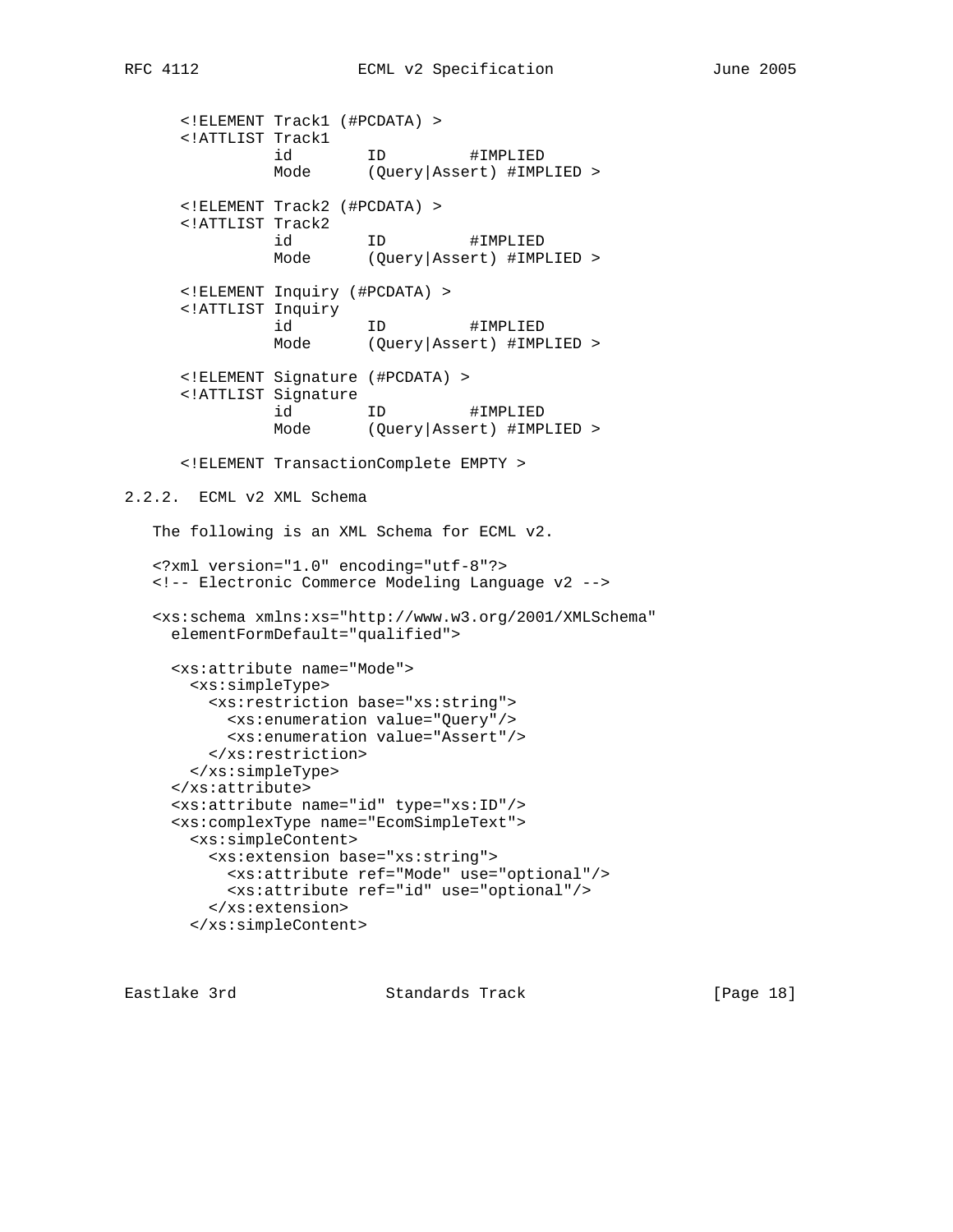```
 </xs:complexType>
<xs:element name="Ecom">
  <xs:complexType mixed="true">
    <xs:choice minOccurs="0" maxOccurs="unbounded">
      <xs:element ref="ShipTo"/>
      <xs:element ref="BillTo"/>
      <xs:element ref="ReceiptTo"/>
      <xs:element ref="Payment"/>
      <xs:element ref="Loyalty"/>
      <xs:element ref="User"/>
      <xs:element ref="Merchant"/>
      <xs:element ref="Transaction"/>
      <xs:element ref="TransactionComplete"/>
    </xs:choice>
    <xs:attribute ref="Mode" use="optional"/>
    <xs:attribute ref="id" use="optional"/>
    <xs:attribute name="ConsumerOrderID" use="optional"/>
    <xs:attribute name="Merchant" use="optional"/>
    <xs:attribute name="Processor" use="optional"/>
    <xs:attribute name="SchemaVersion" type="xs:string"
     fixed="urn:ietf:params:ecml:v2.0"/>
    <xs:attribute name="WalletID" use="optional"/>
    <xs:attribute name="WalletLocation" type="xs:anyURI"
      use="optional"/>
  </xs:complexType>
</xs:element>
<xs:element name="ShipTo">
  <xs:complexType mixed="true">
    <xs:choice minOccurs="0" maxOccurs="unbounded">
      <xs:element ref="Postal"/>
      <xs:element ref="Telecom"/>
      <xs:element ref="Online"/>
    </xs:choice>
    <xs:attribute ref="Mode" use="optional"/>
    <xs:attribute ref="id" use="optional"/>
  </xs:complexType>
</xs:element>
<xs:element name="BillTo">
  <xs:complexType mixed="true">
    <xs:choice minOccurs="0" maxOccurs="unbounded">
      <xs:element ref="Postal"/>
      <xs:element ref="Telecom"/>
      <xs:element ref="Online"/>
    </xs:choice>
    <xs:attribute ref="Mode" use="optional"/>
    <xs:attribute ref="id" use="optional"/>
  </xs:complexType>
```
Eastlake 3rd Standards Track [Page 19]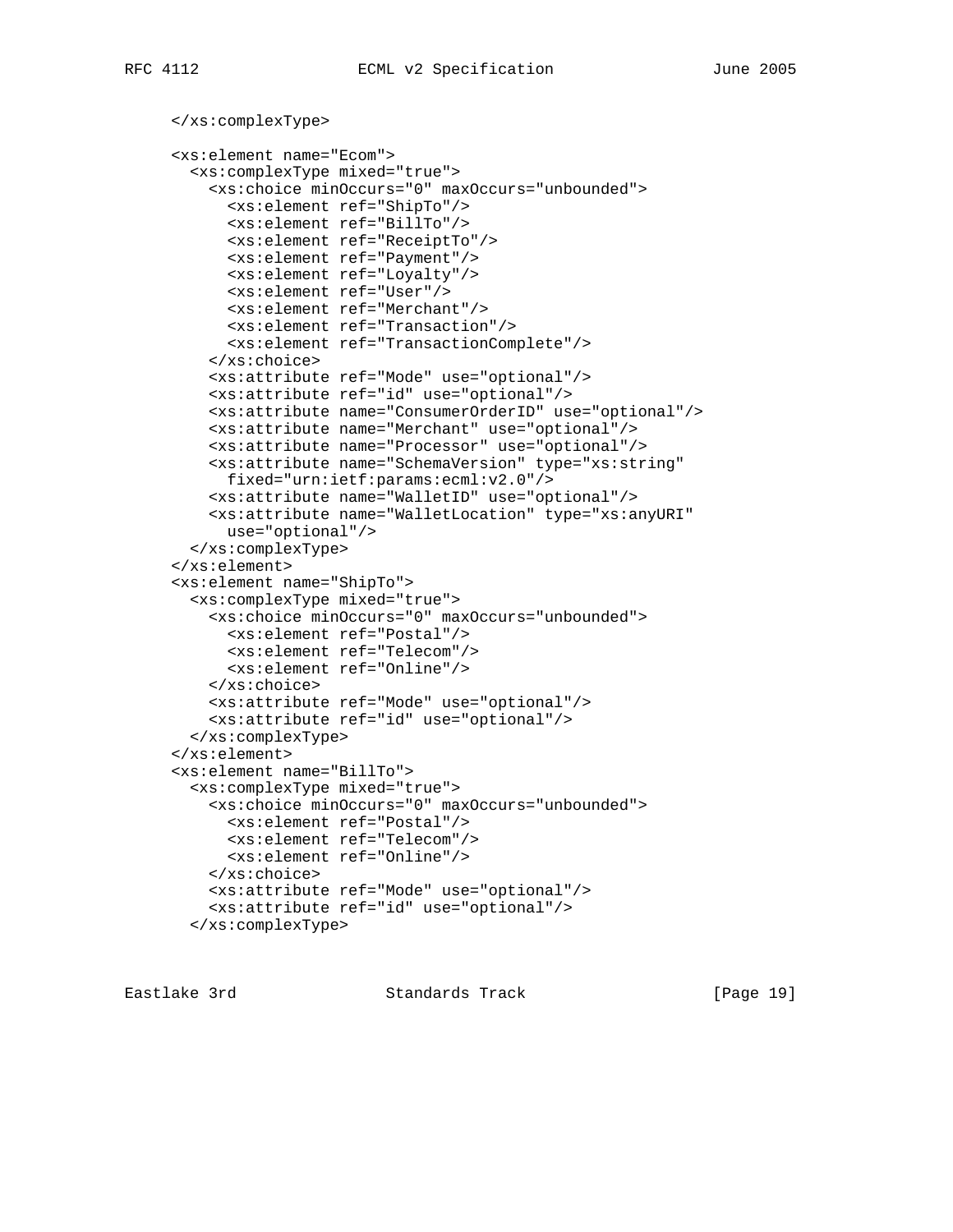```
 </xs:element>
<xs:element name="ReceiptTo">
  <xs:complexType mixed="true">
    <xs:choice minOccurs="0" maxOccurs="unbounded">
      <xs:element ref="Postal"/>
      <xs:element ref="Telecom"/>
     <xs:element ref="Online"/>
    </xs:choice>
   <xs:attribute ref="Mode" use="optional"/>
    <xs:attribute ref="id" use="optional"/>
 </xs:complexType>
</xs:element>
<xs:element name="Postal">
 <xs:complexType mixed="true">
   <xs:choice minOccurs="0" maxOccurs="unbounded">
      <xs:element ref="Name"/>
      <xs:element ref="Company"/>
      <xs:element ref="Street"/>
     <xs:element ref="City"/>
      <xs:element ref="StateProv"/>
    </xs:choice>
   <xs:attribute ref="Mode" use="optional"/>
   <xs:attribute ref="id" use="optional"/>
   <xs:attribute name="PostalCode" type="xs:NMTOKEN"
     use="optional"/>
    <xs:attribute name="CountryCode" type="xs:NMTOKEN"
     use="optional"/>
  </xs:complexType>
</xs:element>
<xs:element name="Telecom">
 <xs:complexType mixed="true">
    <xs:sequence maxOccurs="unbounded">
      <xs:element name="Phone">
        <xs:complexType>
          <xs:attribute ref="Mode" use="optional"/>
          <xs:attribute ref="id" use="optional"/>
          <xs:attribute name="Number"/>
        </xs:complexType>
      </xs:element>
    </xs:sequence>
    <xs:attribute ref="Mode" use="optional"/>
 </xs:complexType>
</xs:element>
<xs:element name="Online">
 <xs:complexType mixed="true">
   <xs:sequence maxOccurs="unbounded">
      <xs:element name="Email">
        <xs:complexType>
```
Eastlake 3rd Standards Track [Page 20]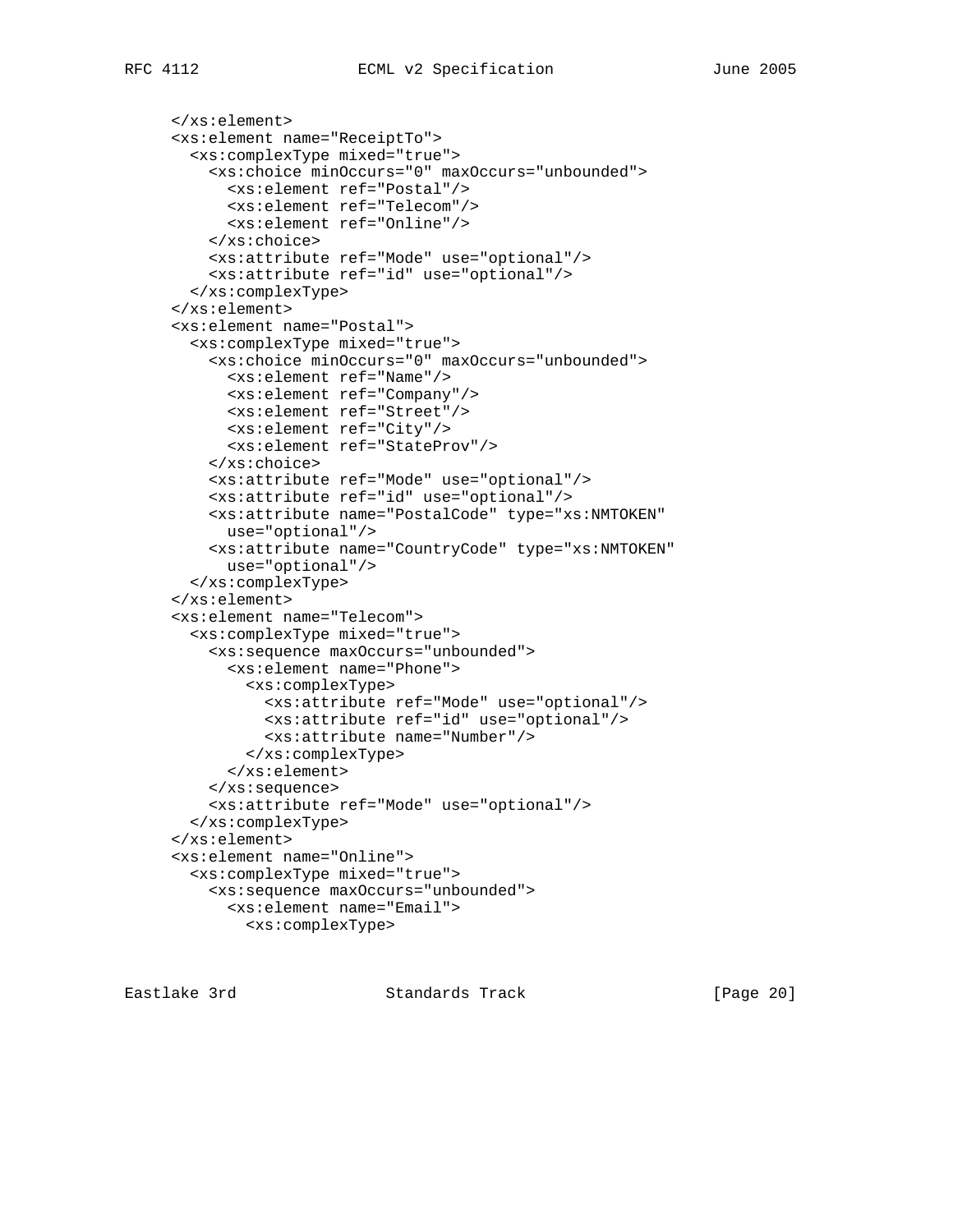```
 <xs:attribute ref="Mode" use="optional"/>
          <xs:attribute ref="id" use="optional"/>
          <xs:attribute name="Address"/>
        </xs:complexType>
      </xs:element>
    </xs:sequence>
   <xs:attribute ref="Mode" use="optional"/>
  </xs:complexType>
</xs:element>
<xs:element name="Payment">
 <xs:complexType>
    <xs:sequence>
      <xs:element name="Card">
        <xs:complexType>
          <xs:sequence>
            <xs:element ref="ExpDate"/>
            <xs:element ref="ValidDate" minOccurs="0"/>
          </xs:sequence>
          <xs:attribute ref="Mode" use="optional"/>
          <xs:attribute ref="id" use="optional"/>
          <xs:attribute name="Name" use="optional"/>
          <xs:attribute name="Type" type="xs:NMTOKEN"
           use="optional"/>
          <xs:attribute name="Number" type="xs:decimal"/>
          <xs:attribute name="Protocols" type="xs:NMTOKENS"
            use="optional"/>
          <xs:attribute name="Verification"
            type="xs:NMTOKEN" use="optional"/>
          <xs:attribute name="Issuer" type="xs:NMTOKEN"
           use="optional"/>
```
 </xs:complexType> </xs:element> </xs:sequence> <xs:attribute ref="Mode" use="optional"/> </xs:complexType> </xs:element> <xs:element name="Loyalty"> <xs:complexType> <xs:sequence> <xs:element ref="ExpDate"/> <xs:element ref="ValidDate" minOccurs="0"/> </xs:sequence> <xs:attribute ref="Mode" use="optional"/> <xs:attribute ref="id" use="optional"/> <xs:attribute name="Name" use="optional"/> <xs:attribute name="Type" type="xs:NMTOKEN" use="optional"/> <xs:attribute name="Number" type="xs:NMTOKEN"/>

Eastlake 3rd Standards Track [Page 21]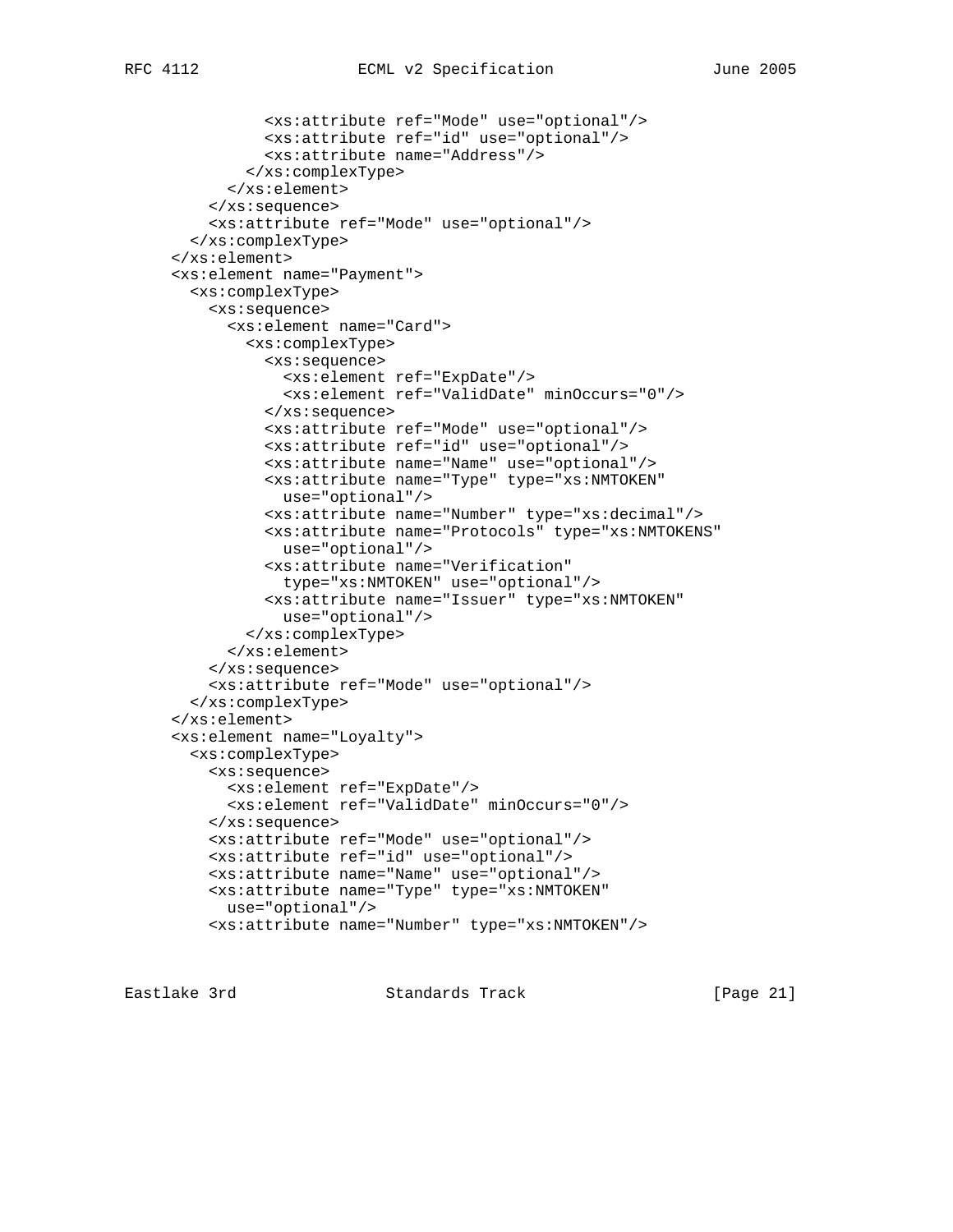```
 <xs:attribute name="Verification" type="xs:NMTOKEN"
     use="optional"/>
  </xs:complexType>
</xs:element>
<xs:element name="ExpDate">
 <xs:complexType>
   <xs:attribute ref="Mode" use="optional"/>
   <xs:attribute ref="id" use="optional"/>
   <xs:attribute name="Day" type="xs:positiveInteger"/>
   <xs:attribute name="Month" type="xs:positiveInteger"/>
    <xs:attribute name="Year" type="xs:positiveInteger"/>
 </xs:complexType>
</xs:element>
<xs:element name="ValidDate">
```

```
 <xs:complexType>
   <xs:attribute ref="Mode" use="optional"/>
   <xs:attribute ref="id" use="optional"/>
   <xs:attribute name="Day" type="xs:positiveInteger"/>
   <xs:attribute name="Month" type="xs:positiveInteger"/>
    <xs:attribute name="Year" type="xs:positiveInteger"/>
 </xs:complexType>
</xs:element>
<xs:element name="User">
 <xs:complexType mixed="true">
    <xs:choice minOccurs="0" maxOccurs="unbounded">
      <xs:element ref="UserID"/>
      <xs:element ref="Password"/>
    </xs:choice>
    <xs:attribute ref="Mode" use="optional"/>
   <xs:attribute ref="id" use="optional"/>
   <xs:attribute name="CertificateURL" type="xs:anyURI"
     use="optional"/>
   <xs:attribute name="DataCountry" type="xs:NMTOKEN"
     use="optional"/>
   <xs:attribute name="DataLanguage" type="xs:language"
     use="optional"/>
 </xs:complexType>
</xs:element>
<xs:element name="Transaction">
 <xs:complexType mixed="true">
    <xs:choice minOccurs="0" maxOccurs="unbounded">
      <xs:element ref="Id"/>
      <xs:element ref="Code"/>
      <xs:element ref="Date"/>
      <xs:element ref="Data"/>
     <xs:element ref="Inquiry"/>
      <xs:element ref="Signature"/>
```

```
 </xs:choice>
```
Eastlake 3rd Standards Track [Page 22]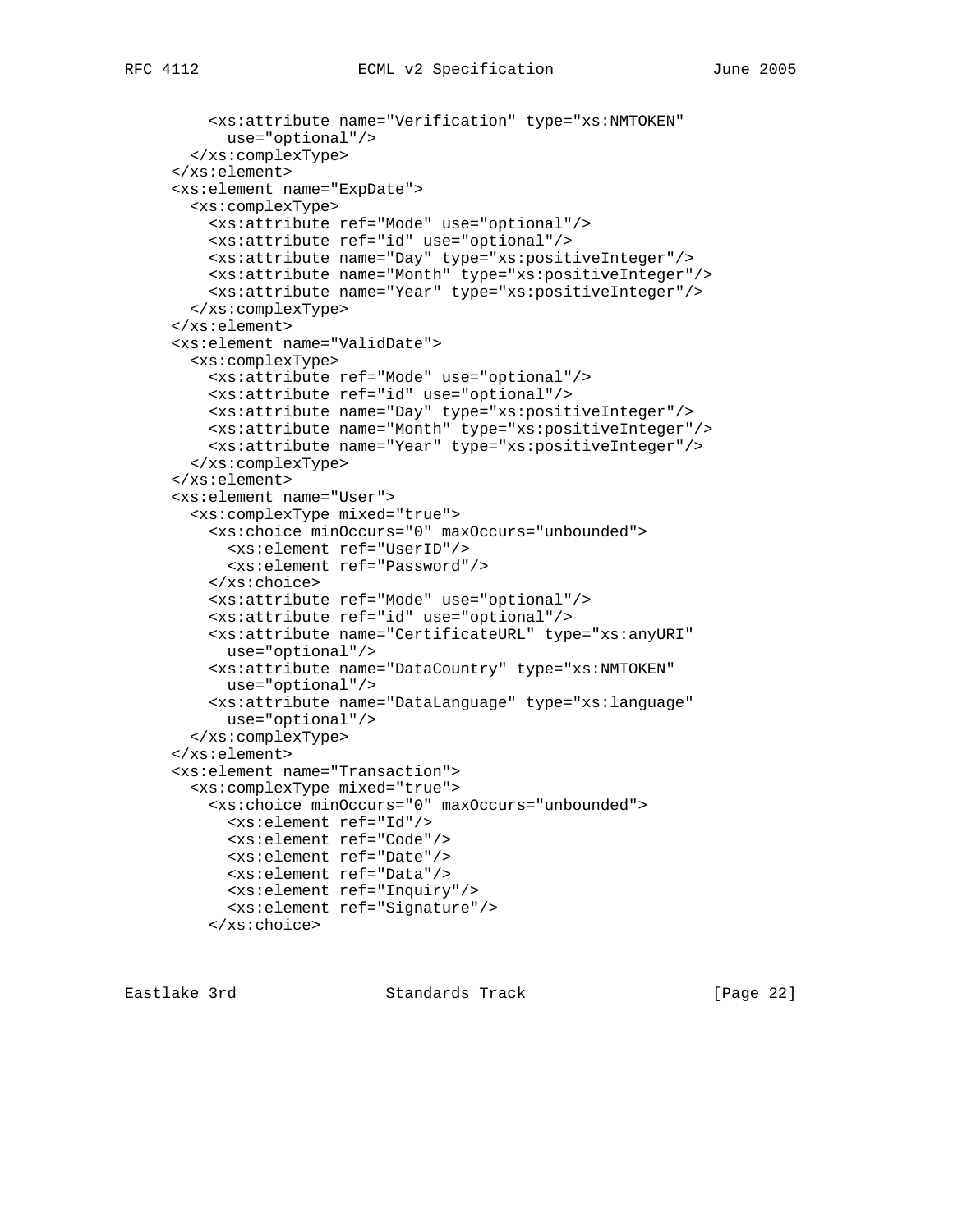```
 <xs:attribute ref="Mode" use="optional"/>
    <xs:attribute name="Currency" type="xs:NMTOKEN"
     use="optional"/>
    <xs:attribute name="Type" type="xs:NMTOKEN"
      use="optional"/>
  </xs:complexType>
</xs:element>
<xs:element name="Date">
  <xs:complexType>
    <xs:sequence>
      <xs:element ref="Effective" minOccurs="0"/>
      <xs:element ref="Settle" minOccurs="0"/>
      <xs:element ref="Capture" minOccurs="0"/>
    </xs:sequence>
    <xs:attribute ref="Mode" use="optional"/>
    <xs:attribute ref="id" use="optional"/>
  </xs:complexType>
</xs:element>
<xs:element name="Data">
  <xs:complexType mixed="true">
    <xs:choice minOccurs="0" maxOccurs="unbounded">
      <xs:element ref="Trace"/>
      <xs:element ref="PrivateUse"/>
      <xs:element ref="Response"/>
      <xs:element ref="AAV"/>
      <xs:element ref="Track1"/>
      <xs:element ref="Track2"/>
    </xs:choice>
    <xs:attribute ref="Mode" use="optional"/>
  </xs:complexType>
</xs:element>
<xs:element name="Merchant">
  <xs:complexType>
    <xs:sequence>
      <xs:element name="Terminal">
        <xs:complexType>
          <xs:attribute ref="Mode" use="optional"/>
          <xs:attribute ref="id" use="optional"/>
          <xs:attribute name="Data" use="optional"/>
        </xs:complexType>
      </xs:element>
    </xs:sequence>
    <xs:attribute ref="Mode" use="optional"/>
    <xs:attribute ref="id" use="optional"/>
  </xs:complexType>
</xs:element>
<xs:element name="AAV" type="EcomSimpleText"/>
```
Eastlake 3rd Standards Track [Page 23]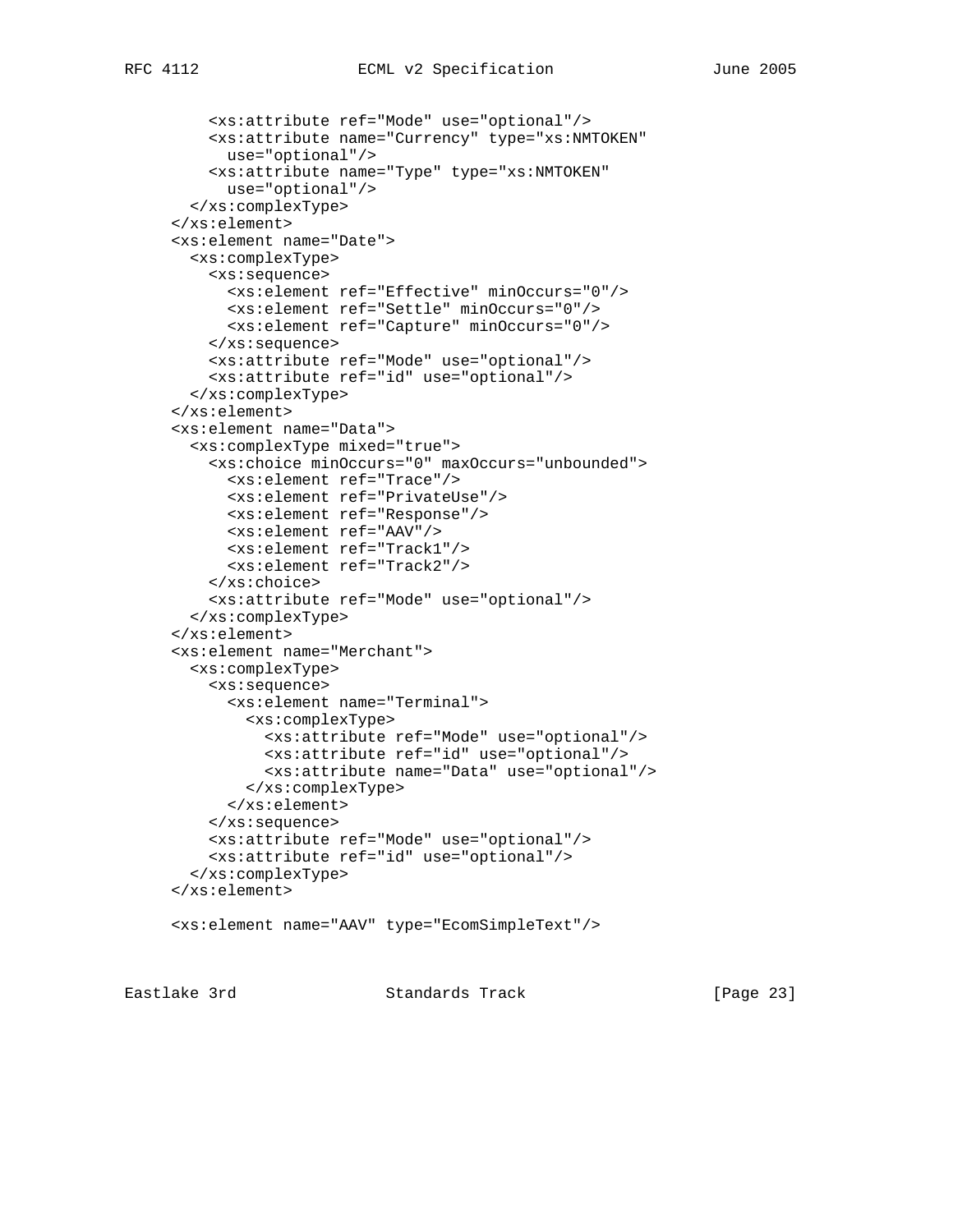```
 <xs:element name="Capture">
 <xs:complexType>
    <xs:attribute ref="Mode" use="optional"/>
   <xs:attribute ref="id" use="optional"/>
   <xs:attribute name="Day" type="xs:NMTOKEN"/>
   <xs:attribute name="Month" type="xs:NMTOKEN"/>
   <xs:attribute name="Year" type="xs:NMTOKEN"/>
 </xs:complexType>
</xs:element>
<xs:element name="City" type="EcomSimpleText"/>
<xs:element name="Code">
 <xs:complexType>
   <xs:attribute ref="Mode" use="optional"/>
    <xs:attribute name="Processing" use="optional"/>
   <xs:attribute name="Approval" type="xs:NMTOKEN"
     use="optional"/>
   <xs:attribute name="Retrieval" type="xs:NMTOKEN"
     use="optional"/>
   <xs:attribute name="Action" type="xs:NMTOKEN"
     use="optional"/>
   <xs:attribute name="Reason" type="xs:NMTOKEN"
     use="optional"/>
    <xs:attribute name="POS" type="xs:NMTOKEN"
     use="optional"/>
 </xs:complexType>
</xs:element>
<xs:element name="Company" type="EcomSimpleText"/>
<xs:element name="Effective">
 <xs:complexType>
   <xs:attribute ref="Mode" use="optional"/>
   <xs:attribute ref="id" use="optional"/>
   <xs:attribute name="Day" type="xs:NMTOKEN"/>
   <xs:attribute name="Month" type="xs:NMTOKEN"/>
   <xs:attribute name="Year" type="xs:NMTOKEN"/>
 </xs:complexType>
</xs:element>
<xs:element name="Id">
 <xs:complexType>
    <xs:attribute ref="Mode" use="optional"/>
   <xs:attribute ref="id" use="optional"/>
   <xs:attribute name="CID" type="xs:NMTOKEN"
     use="optional"/>
   <xs:attribute name="Reference" type="xs:NMTOKEN"
     use="optional"/>
    <xs:attribute name="Acquire" type="xs:NMTOKEN"
     use="optional"/>
    <xs:attribute name="Forward" type="xs:NMTOKEN"
     use="optional"/>
```
Eastlake 3rd Standards Track [Page 24]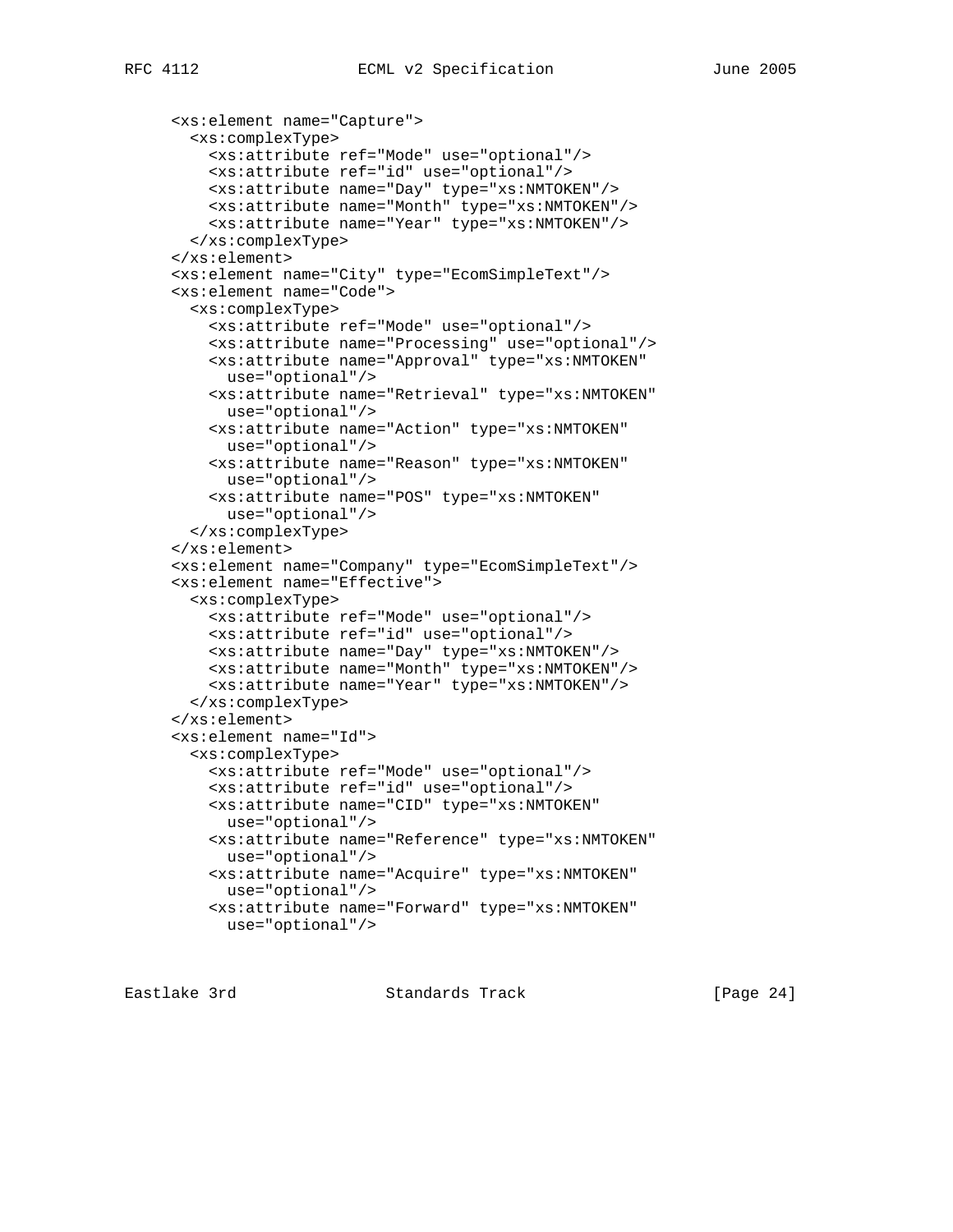```
 </xs:complexType>
</xs:element>
<xs:element name="Inquiry">
  <xs:complexType>
    <xs:simpleContent>
      <xs:extension base="xs:anyURI">
        <xs:attribute ref="Mode" use="optional"/>
        <xs:attribute ref="id" use="optional"/>
      </xs:extension>
   </xs:simpleContent>
  </xs:complexType>
</xs:element>
<xs:element name="Name">
  <xs:complexType>
    <xs:attribute ref="Mode" use="optional"/>
    <xs:attribute ref="id" use="optional"/>
    <xs:attribute name="Prefix" type="xs:NMTOKEN"
     use="optional"/>
    <xs:attribute name="First" type="xs:NMTOKEN"
     use="optional"/>
    <xs:attribute name="Middle" type="xs:NMTOKEN"
     use="optional"/>
    <xs:attribute name="Last" type="xs:NMTOKEN"
     use="optional"/>
    <xs:attribute name="Suffix" type="xs:NMTOKEN"
      use="optional"/>
  </xs:complexType>
</xs:element>
<xs:element name="Password" type="EcomSimpleText"/>
<xs:element name="PrivateUse" type="EcomSimpleText"/>
<xs:element name="Response" type="EcomSimpleText"/>
<xs:element name="Settle">
  <xs:complexType>
    <xs:attribute ref="Mode" use="optional"/>
    <xs:attribute ref="id" use="optional"/>
    <xs:attribute name="Day" type="xs:NMTOKEN"/>
    <xs:attribute name="Month" type="xs:NMTOKEN"/>
    <xs:attribute name="Year" type="xs:NMTOKEN"/>
  </xs:complexType>
</xs:element>
<xs:element name="Signature">
  <xs:complexType>
    <xs:simpleContent>
      <xs:extension base="xs:string">
        <xs:attribute ref="Mode" use="optional"/>
        <xs:attribute ref="id" use="optional"/>
      </xs:extension>
   </xs:simpleContent>
```
Eastlake 3rd Standards Track [Page 25]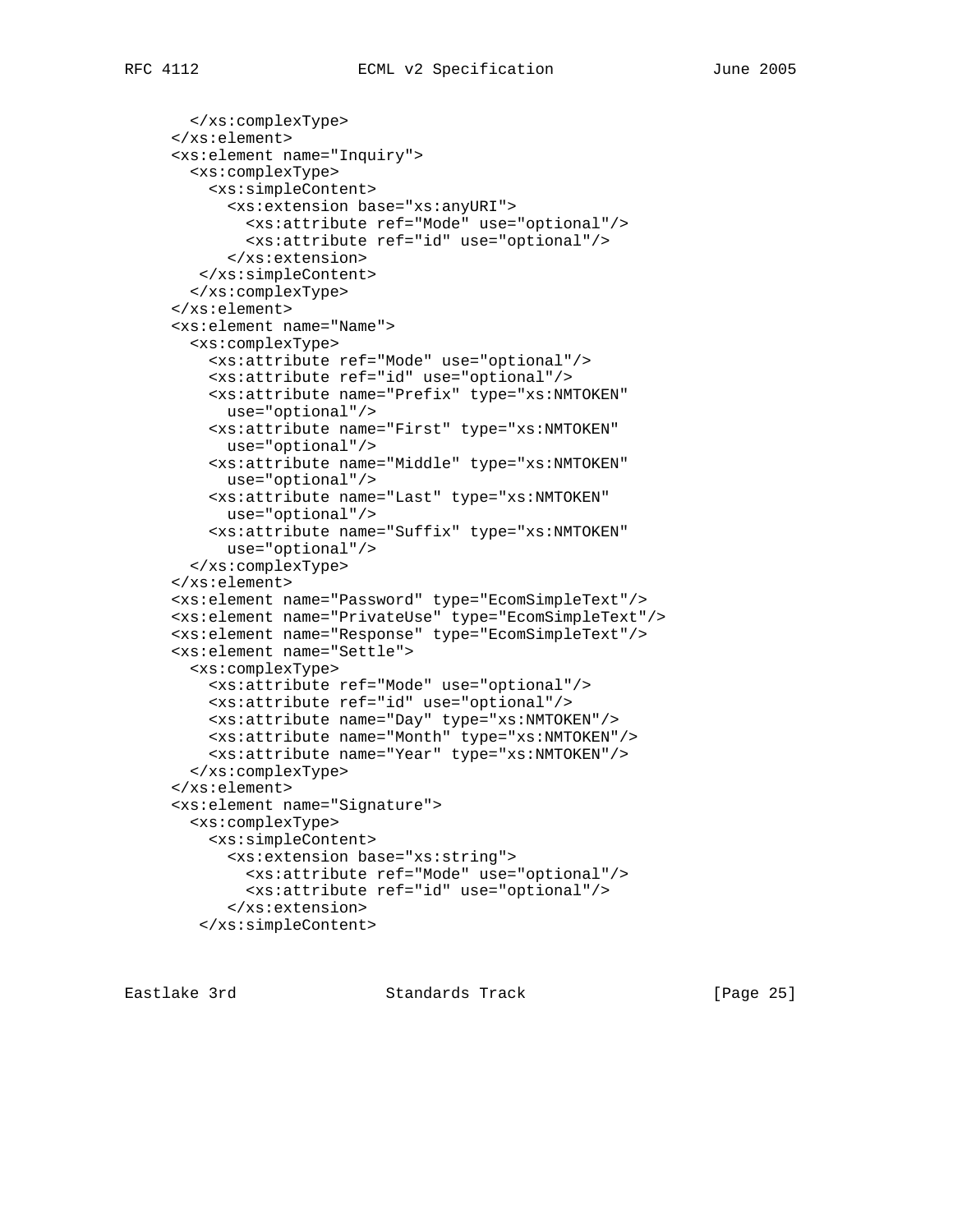```
 </xs:complexType>
</xs:element>
<xs:element name="StateProv" type="EcomSimpleText"/>
<xs:element name="Street">
  <xs:complexType>
    <xs:attribute ref="Mode" use="optional"/>
   <xs:attribute ref="id" use="optional"/>
   <xs:attribute name="Line1"/>
    <xs:attribute name="Line2" use="optional"/>
    <xs:attribute name="Line3" use="optional"/>
  </xs:complexType>
</xs:element>
<xs:element name="Trace" type="EcomSimpleText"/>
<xs:element name="Track1" type="EcomSimpleText"/>
<xs:element name="Track2" type="EcomSimpleText"/>
<xs:element name="TransactionComplete">
 <xs:complexType/>
</xs:element>
<xs:element name="UserID" type="EcomSimpleText"/>
```
</xs:schema>

#### 3. Usage Notes for ECML v2

This section provides a general usage guide for ECML v2.

# 3.1. Presentation of the Fields

 ECML v2 merely names fields and specifies their content and hierarchical organization. It does not constrain the order or completeness of communication of or query for these fields.

 Some parties may wish to provide or ask for more information, and some for less by omitting fields. Some may ask for the information they want in one interaction or web page, and others may ask for parts of the information at different times in multiple interactions or different web pages. For example, it is common to ask for "ship to" information earlier so that the shipping cost can be computed before the payment method information. Some parties may require that all the information they request be provided whereas others may make much of the information optional. Other variations are likely.

 Every element may be flagged as a query or assertion by including, when XML syntax is in use, the optional Mode attribute with the value "Query" or "Assert" respectively. The Mode attribute effects all descendant elements until overridden by a lower level element with a Mode attribute. Thus it is easy to indicate that all of the elements in an ECML v2 structure are present as queries or assertions.

Eastlake 3rd Standards Track [Page 26]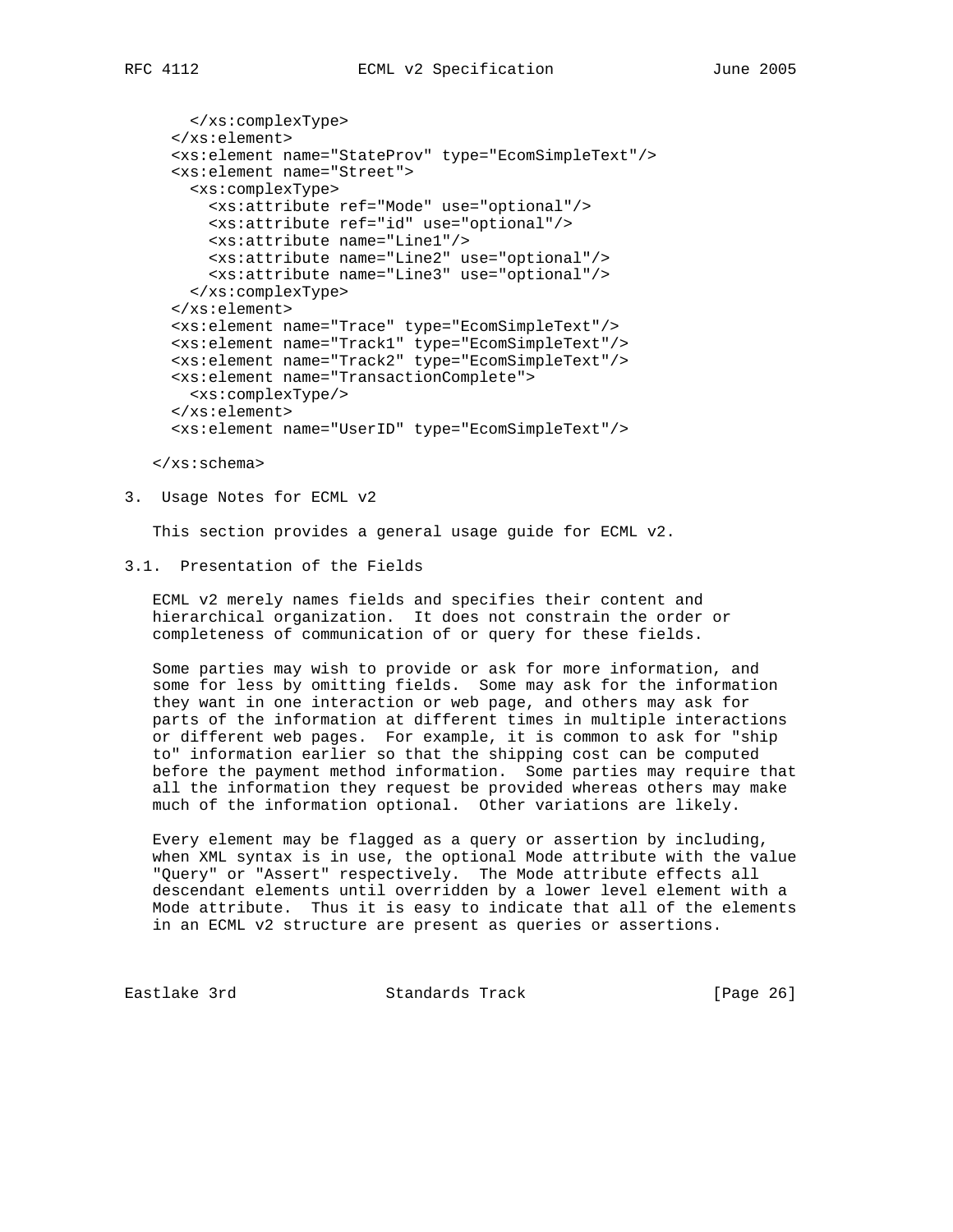Query elements may have data content. Such content SHOULD be interpreted as a default value to be returned if no better value is known.

 There is no way with Version 2.0 of ECML to indicate what query fields a party considers mandatory to be answered. From this point of view, all fields queried are optional to complete. However, a party may give an error or re-present a request for information if some field it requires is not completed, just as it may if a field is completed in a manner that it considers erroneous.

### 3.2. Methods and Flow of Setting the Fields

 A variety of methods of communication is possible between the parties by which each can indicate what fields it wants the other to provide. Probably the easiest method for currently deployed mass software is through fields in an [HTML] form. Other possibilities include using an [XML] exchange, the IOTP Authenticate transaction [RFC2801], or proprietary protocols.

 So that browser software can tell what version it is dealing with, it is REQUIRED that the Ecom\_SchemaVersion field be included in every transaction when ECML is being used on the web. Ecom\_SchemaVersion SHOULD appear on every web page that has any Ecom fields. It is usually a hidden field in HTML Forms.

 User action or the appearance of the Ecom\_SchemaVersion field are examples of triggers that can be used to initiate a facility capable of providing information in response to an ECML-based query or of using information from ECML assertions. Because some web software may require user activation, it is RECOMMENDED that there be at least one user-visible Ecom field on every web page with any Ecom fields present when ECML is used via the web.

 Under some circumstances, communications can proceed very slowly, so it may not be clear to an automated processing function when it is finished receiving ECML fields on a web page or the like. For this reason, it is RECOMMENDED that the Ecom\_SchemaVersion field be the last Ecom field on a web page.

 Transfer or requests for information can extend over several interactions or web pages. Without further provision, a facility could either require re-starting on each page or possibly violate or appear to violate privacy by continuing to provide personal data beyond the end of the transaction with a particular business. For this reason, the Ecom\_TransactionComplete field, which is normally hidden when it is part of an HTML Form, is provided. It is RECOMMENDED that it appear on the last interaction or web page

Eastlake 3rd Standards Track [Page 27]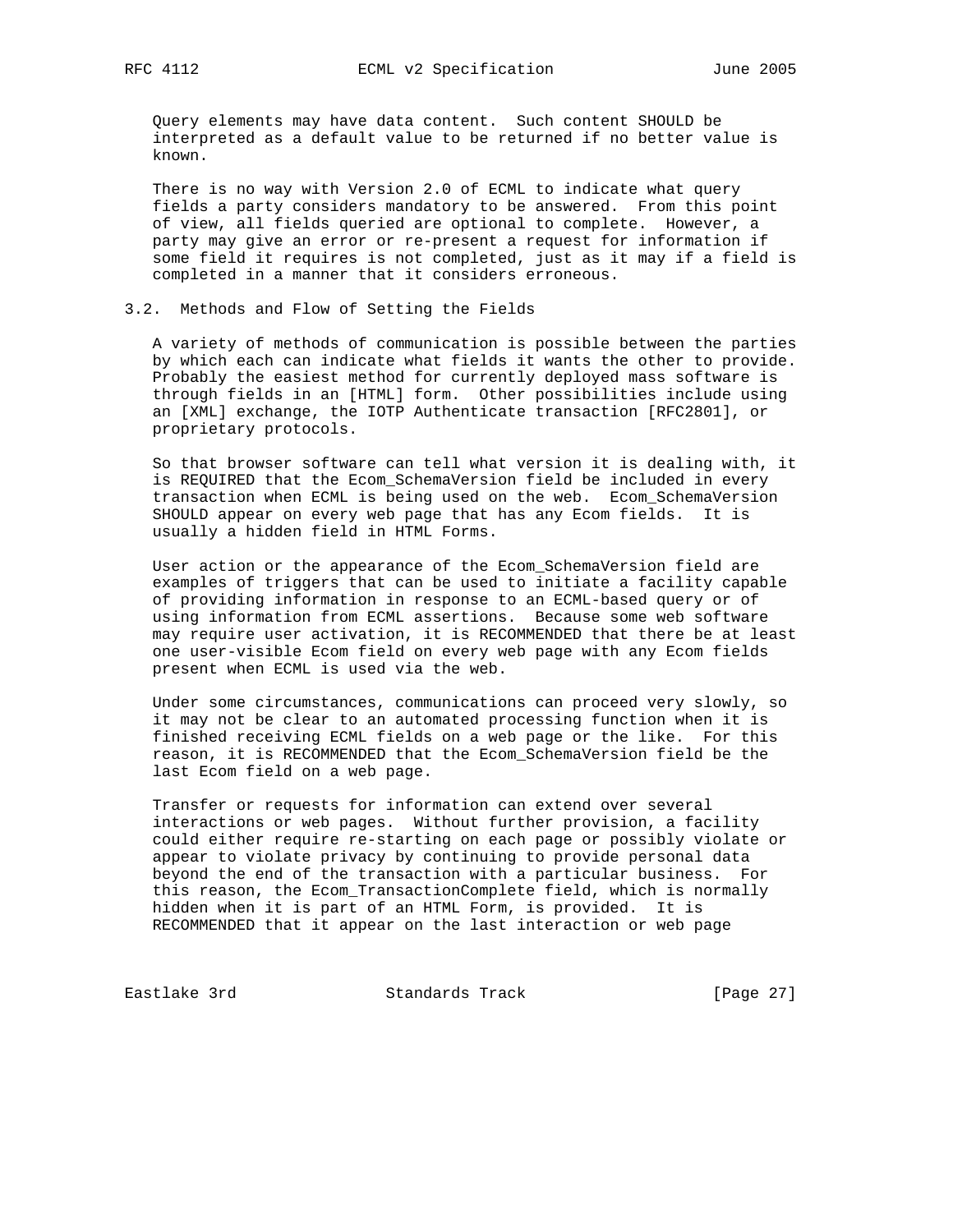involved in a transaction, just before an Ecom\_SchemaVersion field, so that multi-interaction automated logic receives a hint as to when to stop if it chooses to check for this field.

4. Security and Privacy Considerations

 The information called for by many of these fields is sensitive. It should be protected from unauthorized modification and kept confidential if it is stored in a location or transmitted over a channel where it might otherwise be observed. In addition, the authenticity of the information will be a concern in many systems.

 Mechanisms for such protection and authentication are not specified herein but might, depending on circumstances, include object security protocols (such as XMLDSIG [RFC3275], XML encryption [XMLENC], or CMS [RFC3852]), or channel security (such as TLS [RFC2246] or IPSec [RFC2411]). Systems in which an ECML field or fields are stored and later forwarded will likely find object security the most appropriate.

 When information is being requested from a user, the user's control over the release of such information is needed to protect the user's privacy.

 Software that is installed on shared or public terminals should be configurable so that memory of any sensitive or individual identity information is fully disabled. This is vital to protect the privacy of library patrons, students, and customers using public terminals, and of children who might, for example, use a form on a public terminal without realizing that their information is being stored.

 When sensitive or individual identification information is stored, the operator or user should have an option to protect the information; for example, with a password without which the information will be unavailable, even to someone who has access to the file(s) in which it is being stored.

 Any multi-page/screen or other multi-aggregate field fill-in or data provision mechanism SHOULD check for the Ecom\_TransactionComplete field and cease automated fill when it is encountered until fill is further authorized.

 It should be remembered that default, hidden, and other values transferred to another party may be maliciously modified before being returned.

Eastlake 3rd Standards Track [Page 28]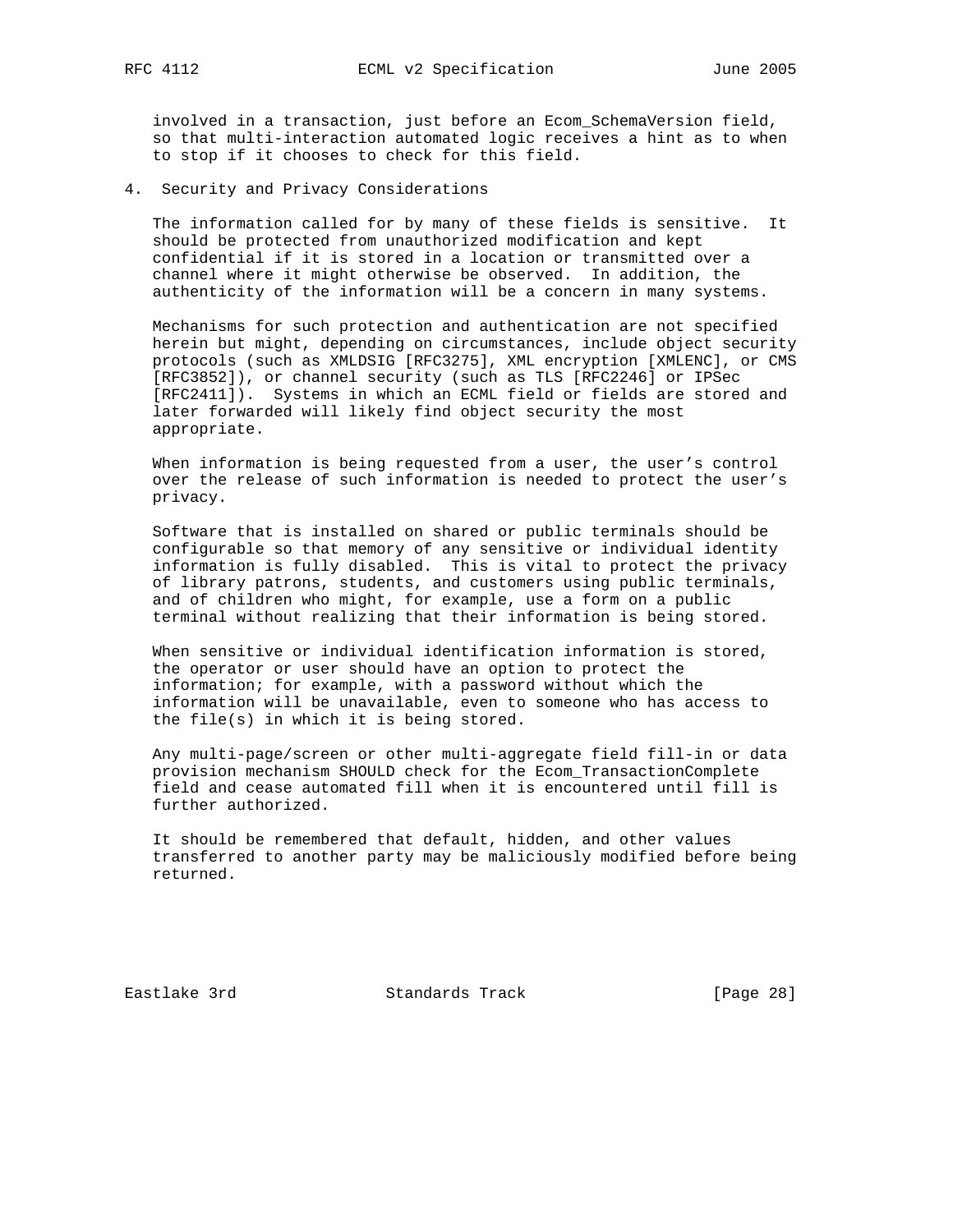- 
- 5. IANA Considerations

The sections below provide for:

- 1. registration of the ECML v2 XML schema contained in this document,
- 2. a version URN for ECML versions,
- 3. the subsidiary registration of particular ECML versions and the specific registration of Version 2.0, and
- 4. three additional IANA registries for elements appearing in three ECML v2 fields.
- 5.1. ECML v2 Schema Template

 The ECML v2 schema give in Section 2.2.2 above is registered as follows:

URI: urn:ietf:params:xml:schema:ECMLv2

Registrant Contact: The IESG <iesg@ietf.org>

XML: The XML Schema in Section 2.2.2 above.

5.2. ECML v2 URN Template

 As specified by the template below from [RFC3553], urn:ietf:params:ecml is permanently registered with sub-registration via RFC publication.

Registry name: urn:ietf:params:ecml

Specification: RFC 4112

Repository: RFC 4112

 Index value: Values subordinate to urn:ietf:params:ecml are registered by RFC publication. As provided in [RFC3553], once such a value is registered, it may never change.

Eastlake 3rd Standards Track [Page 29]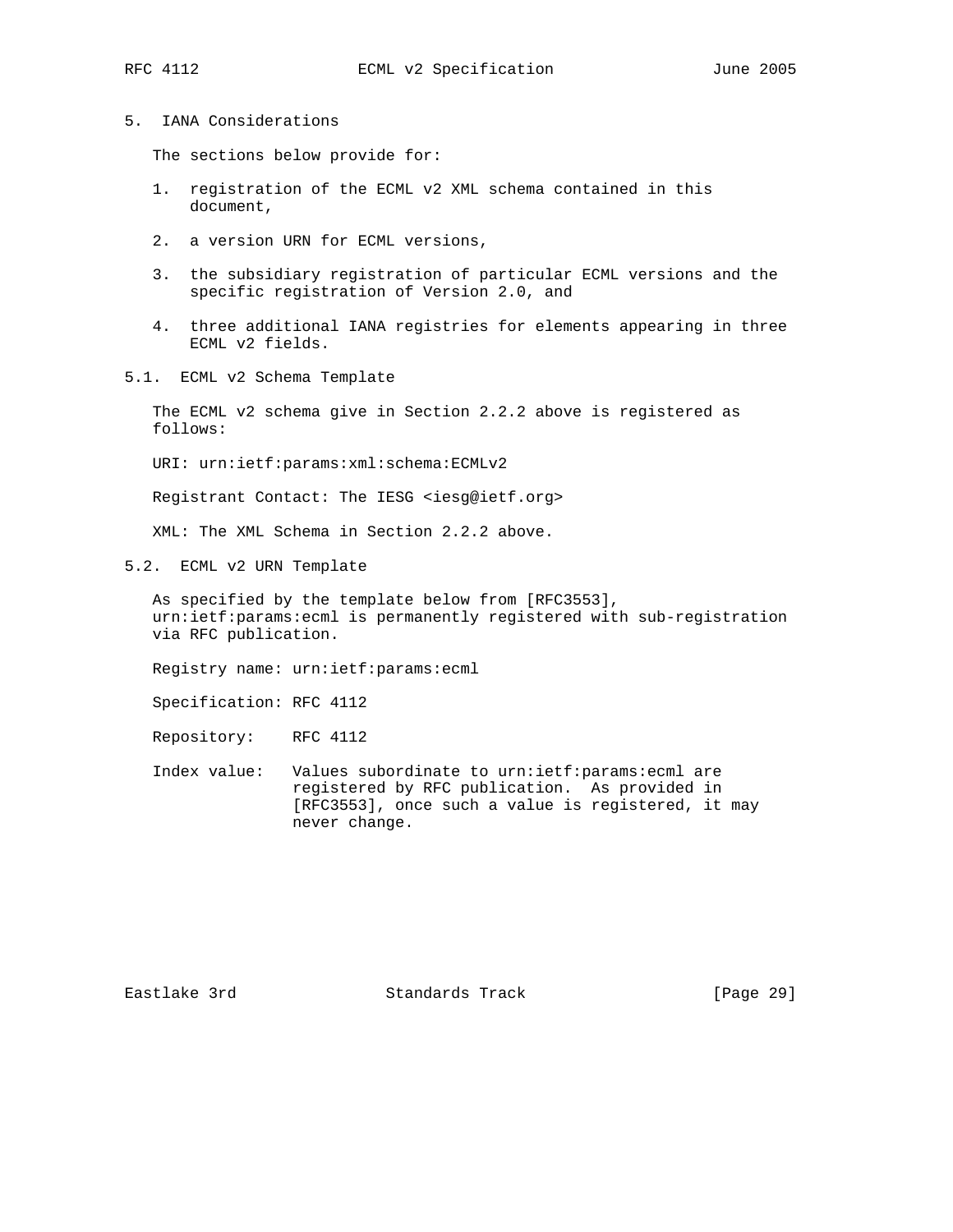### 5.2.1. Sub-registration of v2.0

 The subordinate value "v2.0" is hereby permanently registered so that the URN

urn:ietf:params:ecml:v2.0

 is used to indicate an ECML field or fields that conform to this specification. Although it is not anticipated that deeper values subordinate to this URN will need to be registered, if necessary, they are registered by IESG approval.

5.3. IANA Registries

 There are three fields described in Section 2.1.2 that require the establishment of IANA registries as described below:

Ecom\_Payment\_Card\_Type

 A registry of case-insensitive alphanumeric ASCII [ASCII] card-type designations from one to four characters in length with no white space. See Section 2.1.2, Note 11, for the initial 12 designations. Designations are added based on expert approval. Applicants for registration will normally be required already to have an ISO Issuer Identification Number (IIN) or set of IINs.

Ecom\_Payment\_Card\_Protocol

 This field holds a space-separated list of protocols designated by case-insensitive alphanumeric ASCII [ASCII] tokens from this registry or holds the token "none". See Section 2.1.2, note 17, for the initial seven registered tokens (including "none") and further information. Tokens are added to the registry based on expert approval.

Ecom\_Transaction\_Type

 A case-insensitive alphabetic ASCII [ASCII] value indicating the type of transaction. See Section 2.1.2, note 30, for the initial two registered values. Values are added based on expert approval.

# 6. Acknowledgements

 The following, listed is alphabetic order, have contributed to the material herein: Ray Bellis, Steve Bellovin, Scott Hollenbeck, Russ Housley, Jon Parsons, Lauri Piikivi, David Shepherd, and James J. Peter.

Eastlake 3rd Standards Track [Page 30]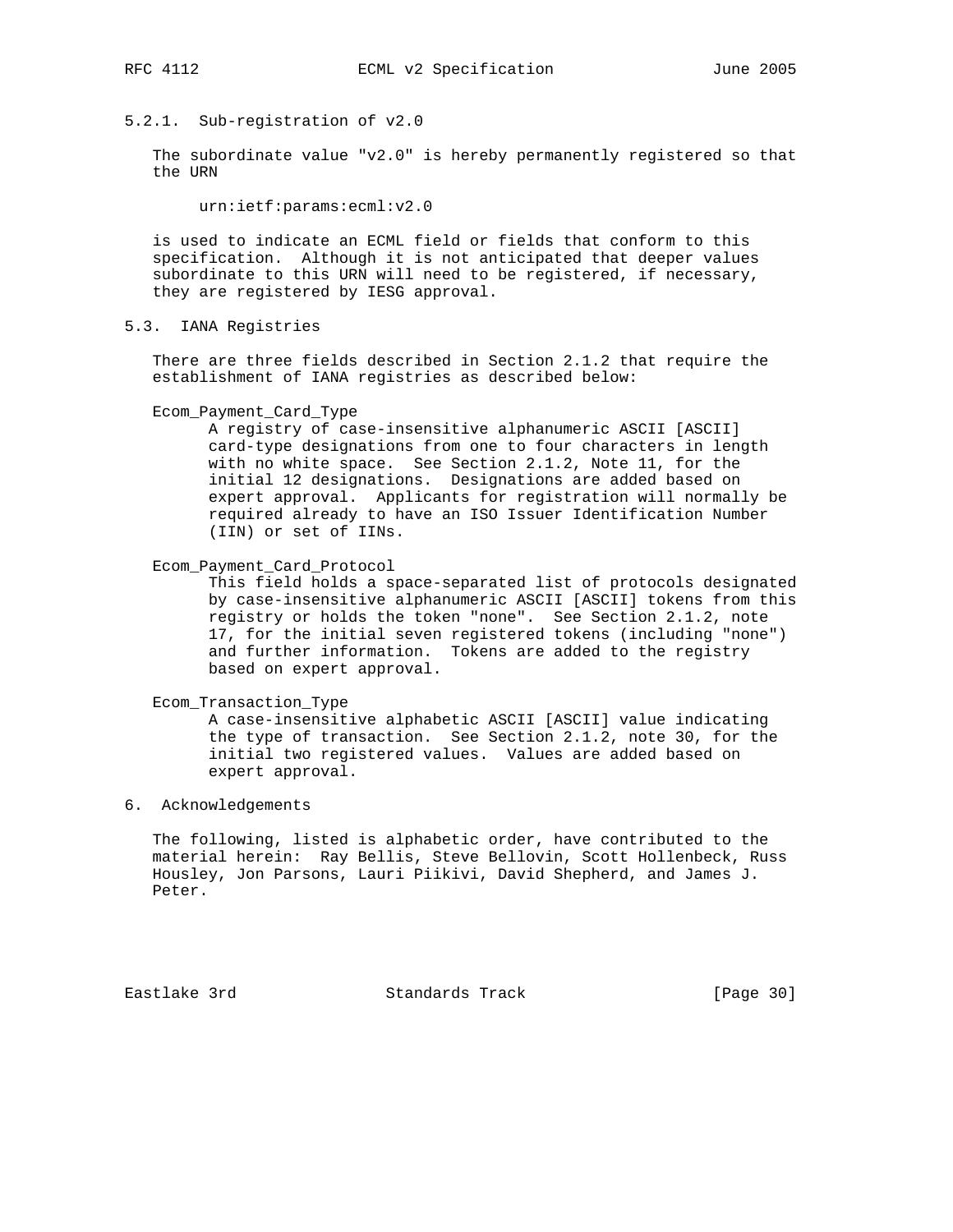- 
- A. Appendix: Changes from v1.1 to v2

 Substantial rewording of text to change the emphasis from HTML Form Fields to XML Syntax.

Addition of the merchant -> processor fields.

 Addition of the Ecom\_Wallet\_Location and Ecom\_User\_Certificate\_URL fields.

Addition of the "Mode" attribute.

 Addition of the ECom\_Payment\_Card\_IssueNumber, Loyalty Card fields, Device ID, Valid From, and User Data fields.

Addition of an XML schema.

Some minor fixes related to telephone numbers.

Addition of IANA Considerations section.

Updating of RFC references for obsoleted RFCs.

Normative References

| [ASCII] |  | USA Standard Code for Information Interchange, X3.4    |  |
|---------|--|--------------------------------------------------------|--|
|         |  | American National Standards Institute; New York, 1968. |  |

- [E.164] ITU-T Recommendation E.164/I.331 (05/97): The International Public Telecommunication Numbering Plan. 1997.
- [ISO3166] "Codes for the representation of names of countries and their subdivisions -- Part 1: Country codes", ISO 3166-1, 1997.
- [ISO4217] "Codes for the representation of currencies and funds", ISO 4217, 2001.
- [ISO5218] "Information interchange -- Representation of human sexes", ISO 5218, 1977.
- [ISO7812] "Identification card Identification of issuers Part 1: Numbering system", ISO 7812-1, 2000.
- [ISO8583] "Financial transaction card originated messages Interchange message specifications - Part 1: Messages, elements and code values", ISO 8583-1, 2001.

Eastlake 3rd Standards Track [Page 31]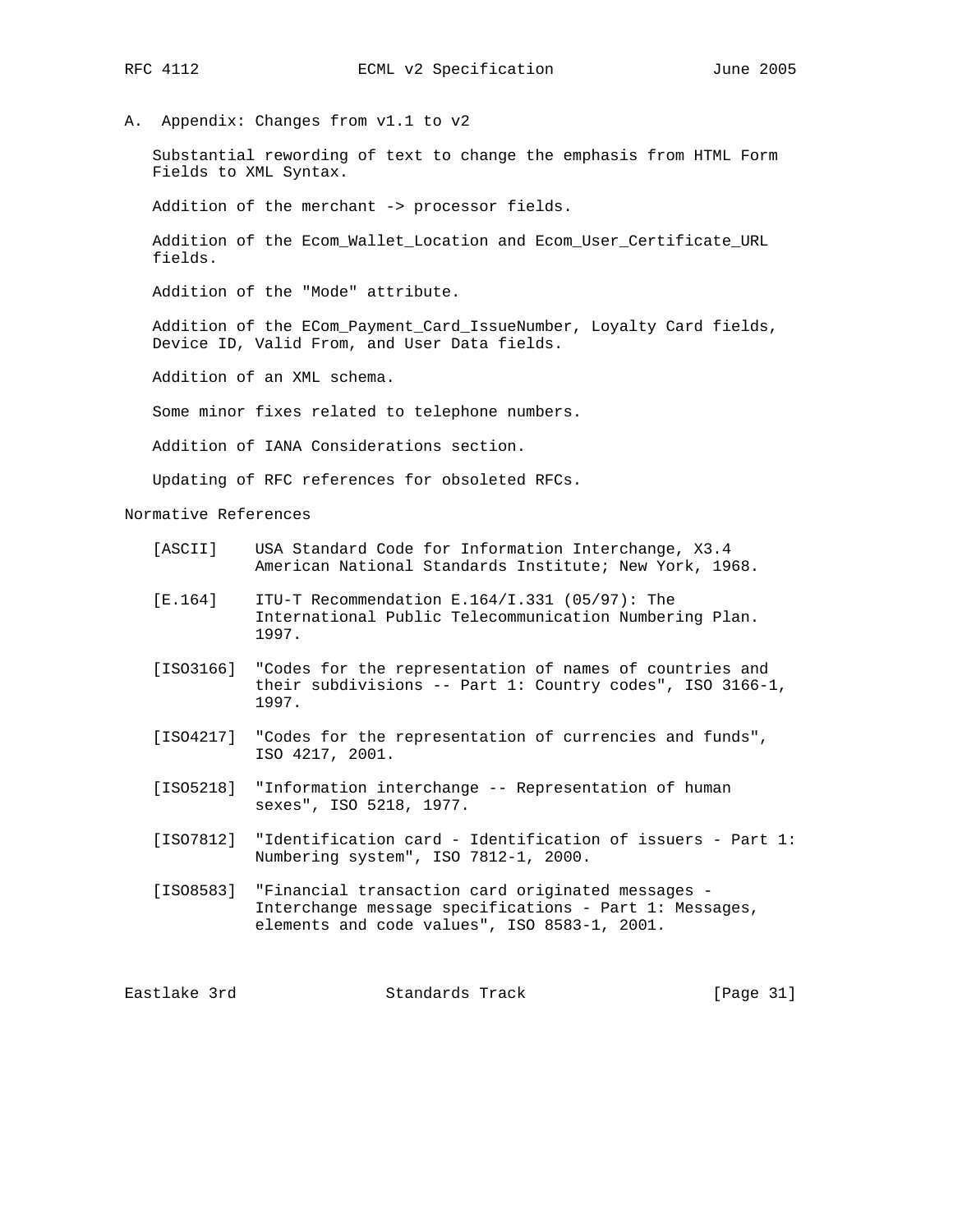- [RFC2045] Freed, N. and N. Borenstein, "Multipurpose Internet Mail Extensions (MIME) Part One: Format of Internet Message Bodies", RFC 2045, November 1996.
- [RFC3066] Alvestrand, H., "Tags for the Identification of Languages", BCP 47, RFC 3066, January 2001.
- [RFC3986] Berners-Lee, T., Fielding, R., and L. Masinter, "Uniform Resource Identifier (URI): Generic Syntax", STD 66, RFC 3986, January 2005.
- [XML] Extensible Markup Language (XML) 1.0 (Third Edition), Yergeau, F., Bray, T., Paoli, J., Sperberg-McQueen, C. M., Maler, E., and F. Yergeau, February 2004, <http://www.w3.org/TR/REC-xml>.

Informative References

- [eCheck] <http://www.echeck.org>
- [HTML] "HTML 3.2 Reference Specification", D. Raggett, January 1997, <http://www.w3.org/TR/REC-html32.html>.
- [P3P.BASE] "The Platform for Privacy Preferences 1.0 (P3P1.0) Specification", Cranor, L., Langheinrich, M., Marchiori, M., Presler-Marshall, M., and J. Reagle, December 2000, <http://www.w3.org/TR/WD-P3P/>.
- [P3P.ECOM] "Using P3P for E-Commerce", Coco, J., Klien, S., Schutzer, D., Yen, S., and A. Slater, November 1999, <http://www.w3.org/TR/P3P-for-ecommerce>.
- [RFC1034] Mockapetris, P., "Domain names concepts and facilities", STD 13, RFC 1034, November 1987.
- [RFC2246] Dierks, T. and C. Allen, "The TLS Protocol Version 1.0", RFC 2246, January 1999.
- [RFC2411] Thayer, R., Doraswamy, N., and R. Glenn, "IP Security Document Roadmap", RFC 2411, November 1998.
- [RFC2706] Eastlake 3rd, D. and T. Goldstein, "ECML v1: Field Names for E-Commerce", RFC 2706, October 1999.
- [RFC2801] Burdett, D., "Internet Open Trading Protocol IOTP Version 1.0", RFC 2801, April 2000.

Eastlake 3rd Standards Track [Page 32]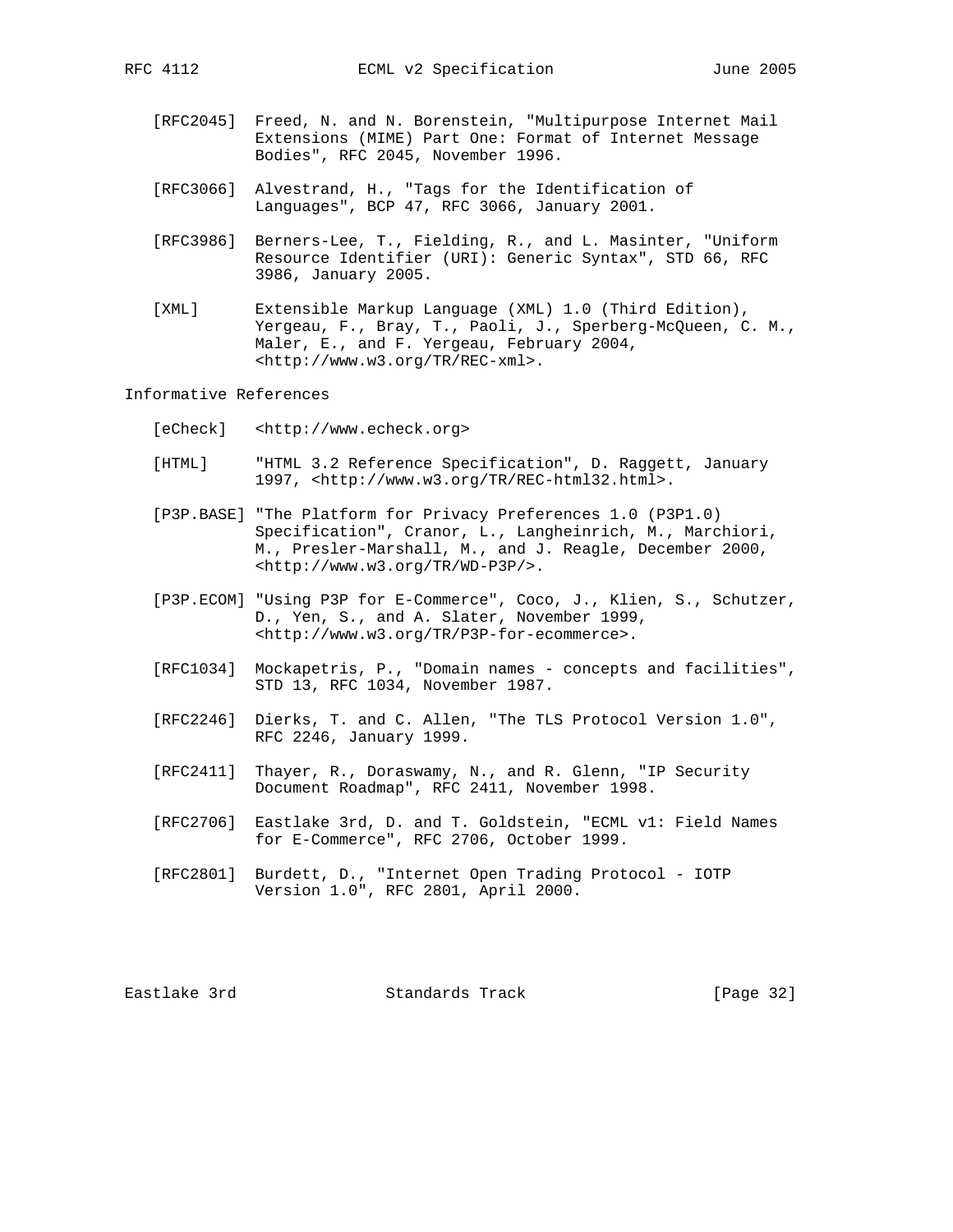- [RFC3106] Eastlake 3rd, D. and T. Goldstein, "ECML v1.1: Field Specifications for E-Commerce", RFC 3106, April 2001.
- [RFC3275] Eastlake 3rd, D., Reagle, J., and D. Solo, "(Extensible Markup Language) XML-Signature Syntax and Processing", RFC 3275, March 2002.
- [RFC3553] Mealling, M., Masinter, L., Hardie, T., and G. Klyne, "An IETF URN Sub-namespace for Registered Protocol Parameters", BCP 73, RFC 3553, June 2003.
- [RFC3852] Housley, R., "Cryptographic Message Syntax (CMS)", RFC 3852, July 2004.
- [SET] Secure Electronic Transaction, <http://www.setco.org/set\_specifications.html>.
- [XMLENC] "XML Encryption Syntax and Processing", Eastlake 3rd, D. and J. Reagle, December 2002, <http://www.w3.org/TR/xmlenc-core/>.

Author's Address

 Donald E. Eastlake 3rd Motorola Laboratories 155 Beaver Street Milford, MA 01757 USA

 Phone: 1-508-786-7554 (work) 1-508-634-2066 (home) EMail: Donald.Eastlake@motorola.com

Eastlake 3rd Standards Track [Page 33]